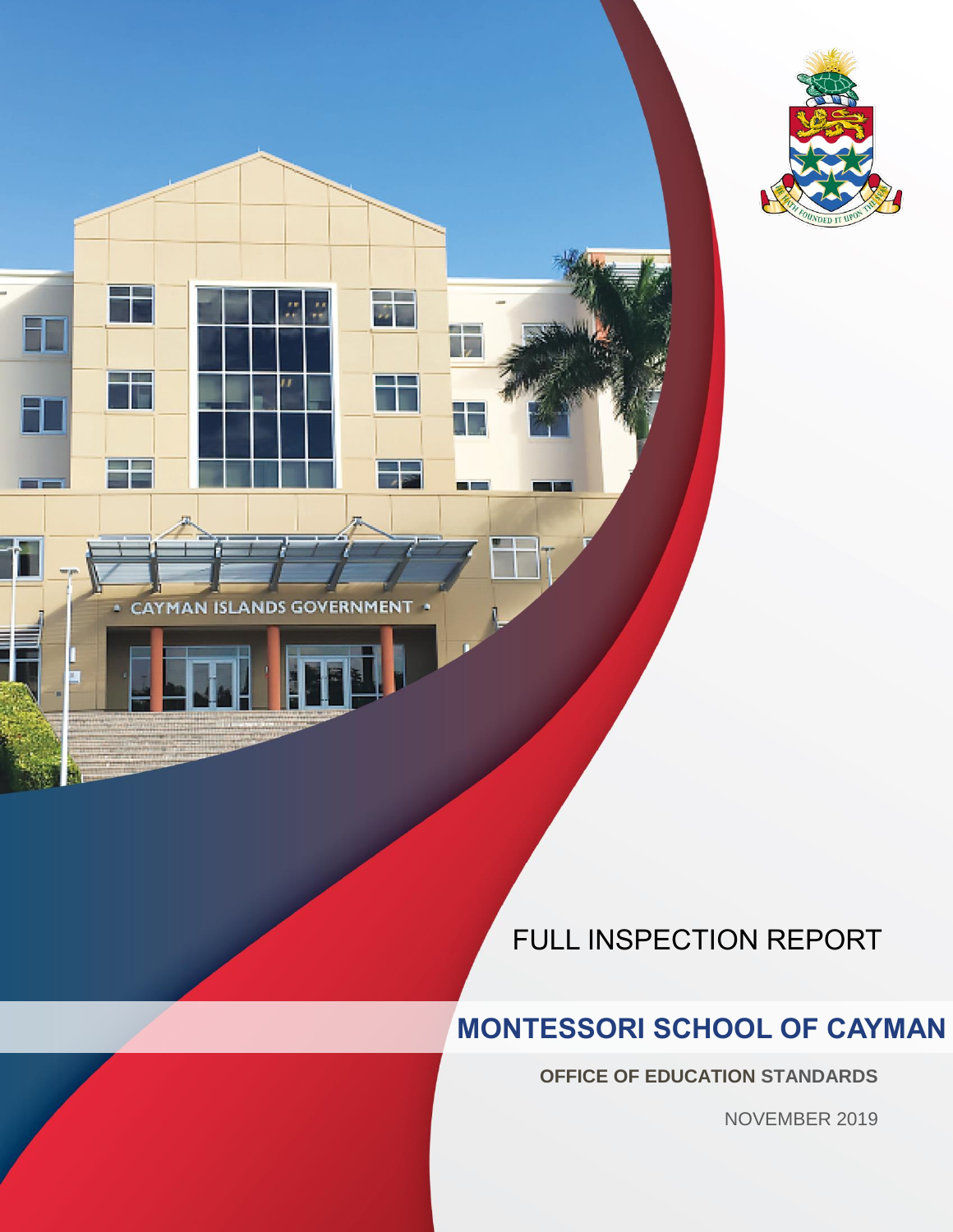# Table of Contents

| Teaching, learning and assessment 17 |
|--------------------------------------|
|                                      |
|                                      |
| Leadership and management 21         |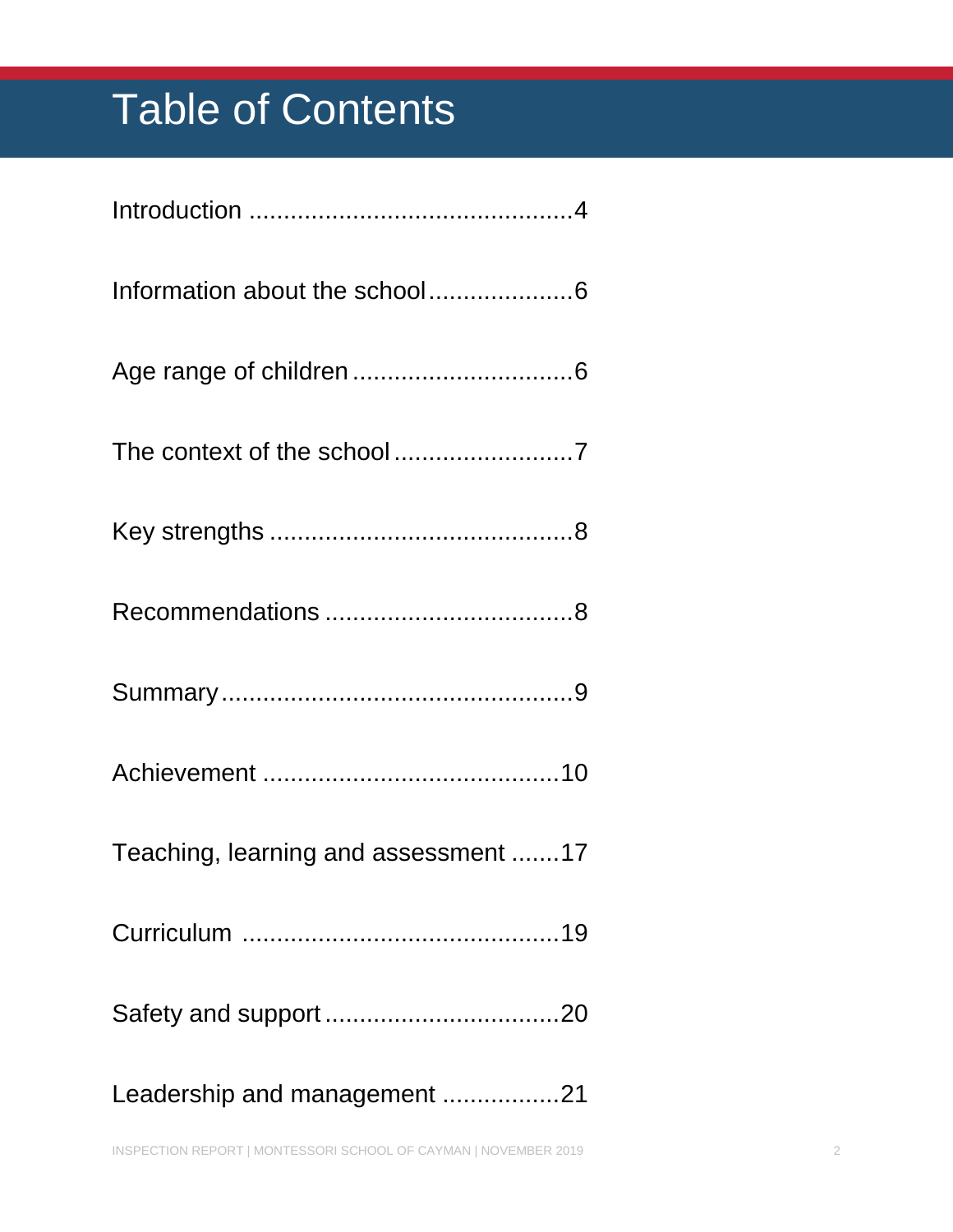| Office of Education Standards 44 |  |
|----------------------------------|--|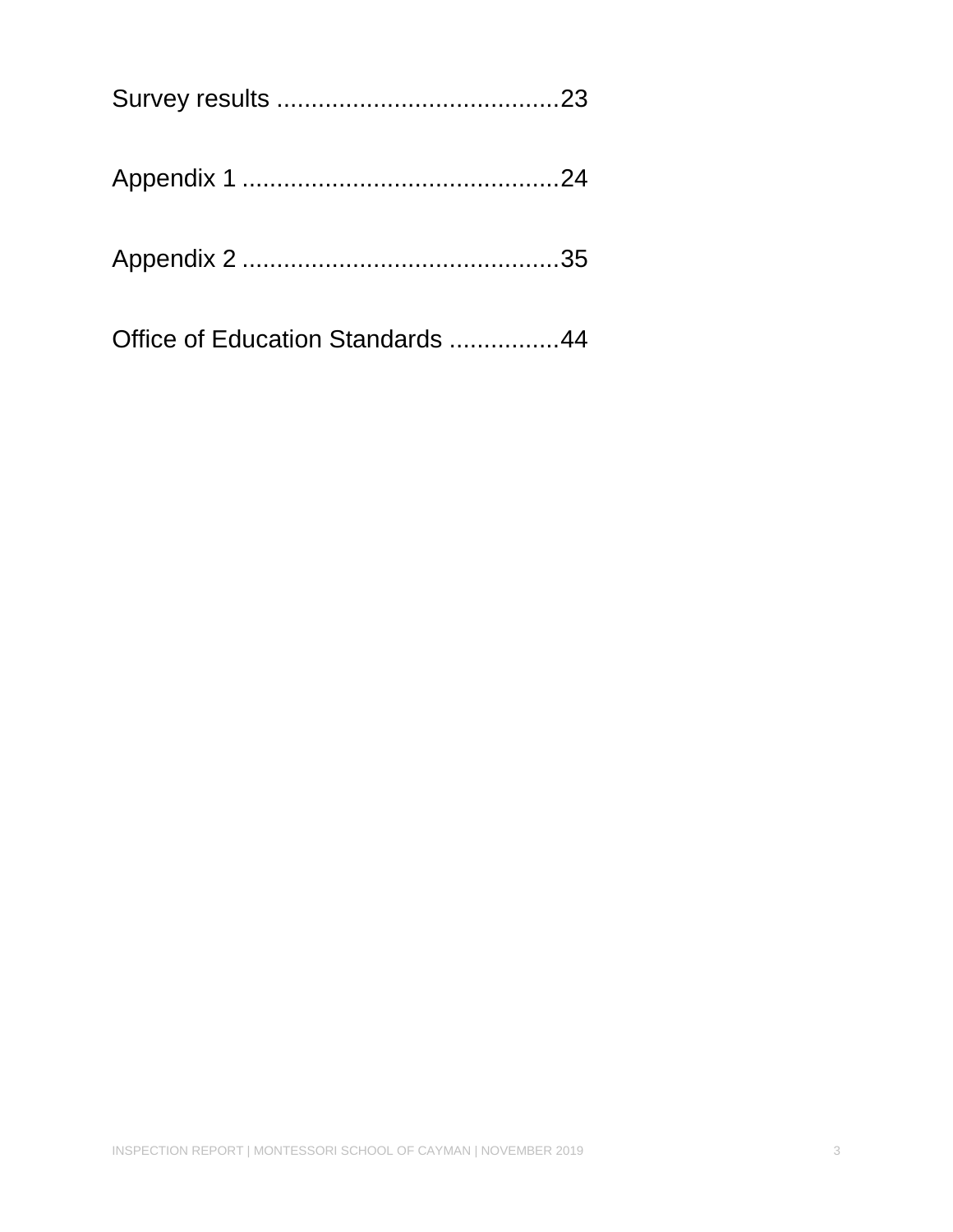### <span id="page-3-0"></span>Introduction

#### **Inspections of schools, colleges and early years centres in the Cayman Islands**

As determined by Education Law (2016), all educational institutions are inspected regularly by The Office of Education Standards. The purpose of inspection is primarily to support ongoing improvement in each school and also to provide rigorous, impartial and comprehensive information to parents, to government officers and to appointed Ministers regarding the quality of education both in government and private educational establishments.

Inspections are undertaken at least once every four years and will usually involve a team of inspectors visiting each school for between two and five days. Inspectors use an agreed framework to reach their judgements. In the Cayman Islands, the publication 'Successful Schools and Achieving Students' is the tool which is used both by schools to review their own work and by inspectors when they visit.

Inspection frameworks are a central feature of different school evaluation systems worldwide. They provide a structure within which inspectors make judgements on the basis of evidence of observed practice. They serve a number of purposes:

- **Indicators create a consistent vocabulary and reference point for a conversation with** schools regarding the major determinants of educational success.
- The highest-level exemplar provides schools with a description of **educational excellence** to which schools can aspire.
- The lower-level exemplar provides schools with a clear understanding of levels of provision that are considered **unsatisfactory** and must be improved.
- The indicators can be used by schools for **self-evaluation purposes** and can be linked to school improvement through effective development planning.
- The use of a common set of indicators encourages **consistency in judgements** across different inspection teams. Inspectors must base their judgements on the evidence of the practice they actually observe, rather than with reference to set norms or by employing relative ratings or referring to personal or individual preferences.
- The publication of inspection quality indicators enables schools to see inspection as a **transparent** process.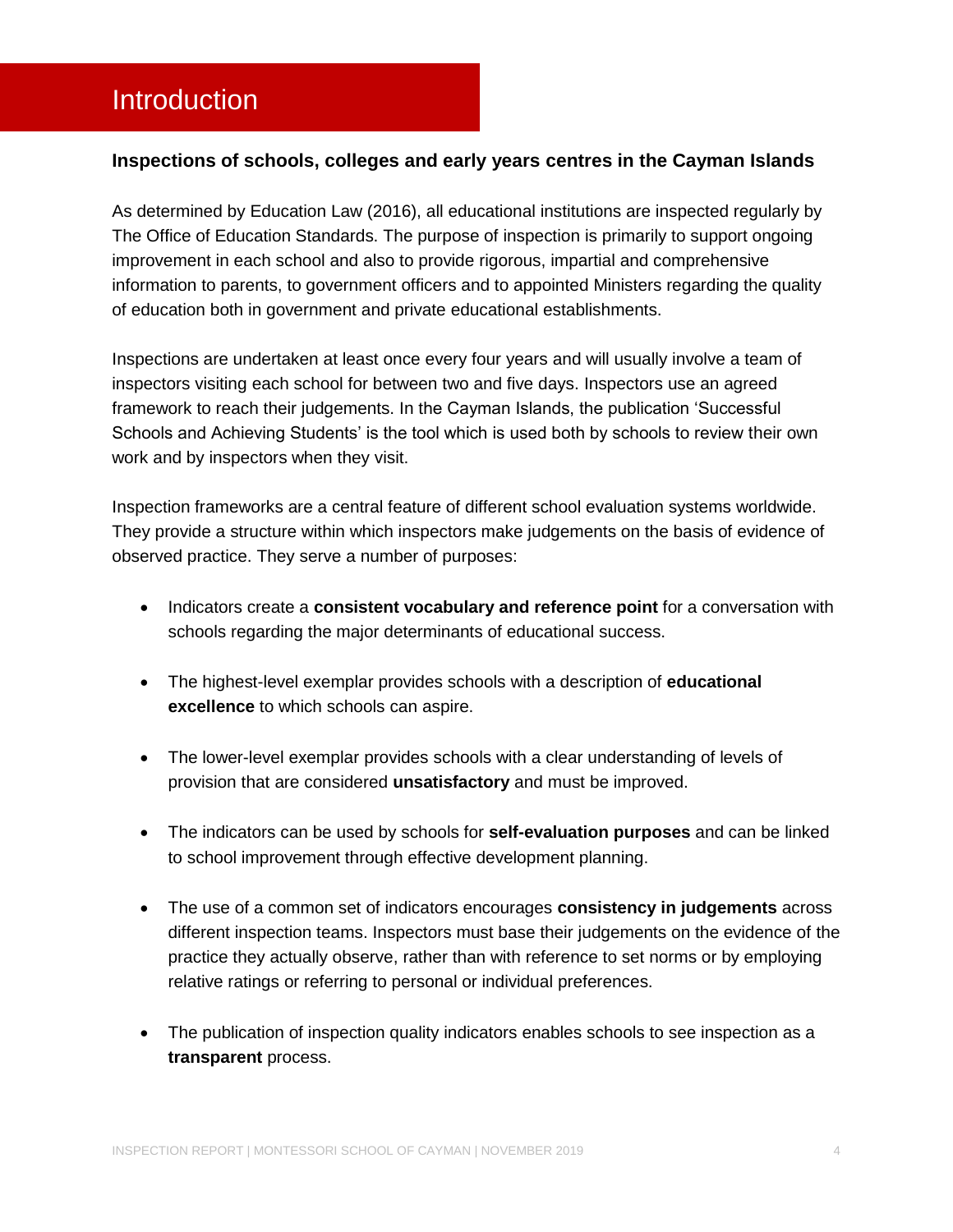#### **Evaluations**

The inspection framework is organised around judgements using a four-point scale.

The four levels on the scale are defined as follows:

- **Excellent -** exceptionally high quality of performance or practice.
- **Good -** the expected level for every school in the Cayman Islands, both public and private.
- **Satisfactory -** the minimum level of quality required for the Cayman Islands. All key aspects of performance and practice in every school should meet or exceed this level.
- **Weak-** quality not yet at the level acceptable for schools in the Cayman Islands. Schools will be expected to take urgent measures to improve the quality of any aspect of their performance or practice that is judged at this level.

#### **Consistency in quantitative terminology**

Inspectors use quantitative terms in reports, as follows.

|                 | <b>Definition</b>                                                         | <b>Numerical</b> |
|-----------------|---------------------------------------------------------------------------|------------------|
| <b>All</b>      | The whole $-$ as used when referring to<br>quantity, extent, or duration. | 100%             |
| Almost all      | 90% and more                                                              | 90% to 99%       |
| <b>Most</b>     | Three quarters or more but less than 90%                                  | 75% to 89%       |
| <b>Majority</b> | Half or more but less than three quarters                                 | 50% to 74%       |
| <b>Minority</b> | 15% or more but less than half                                            | 15% to 49%       |
| <b>Few</b>      | Up to $15%$                                                               | 0% to 14%        |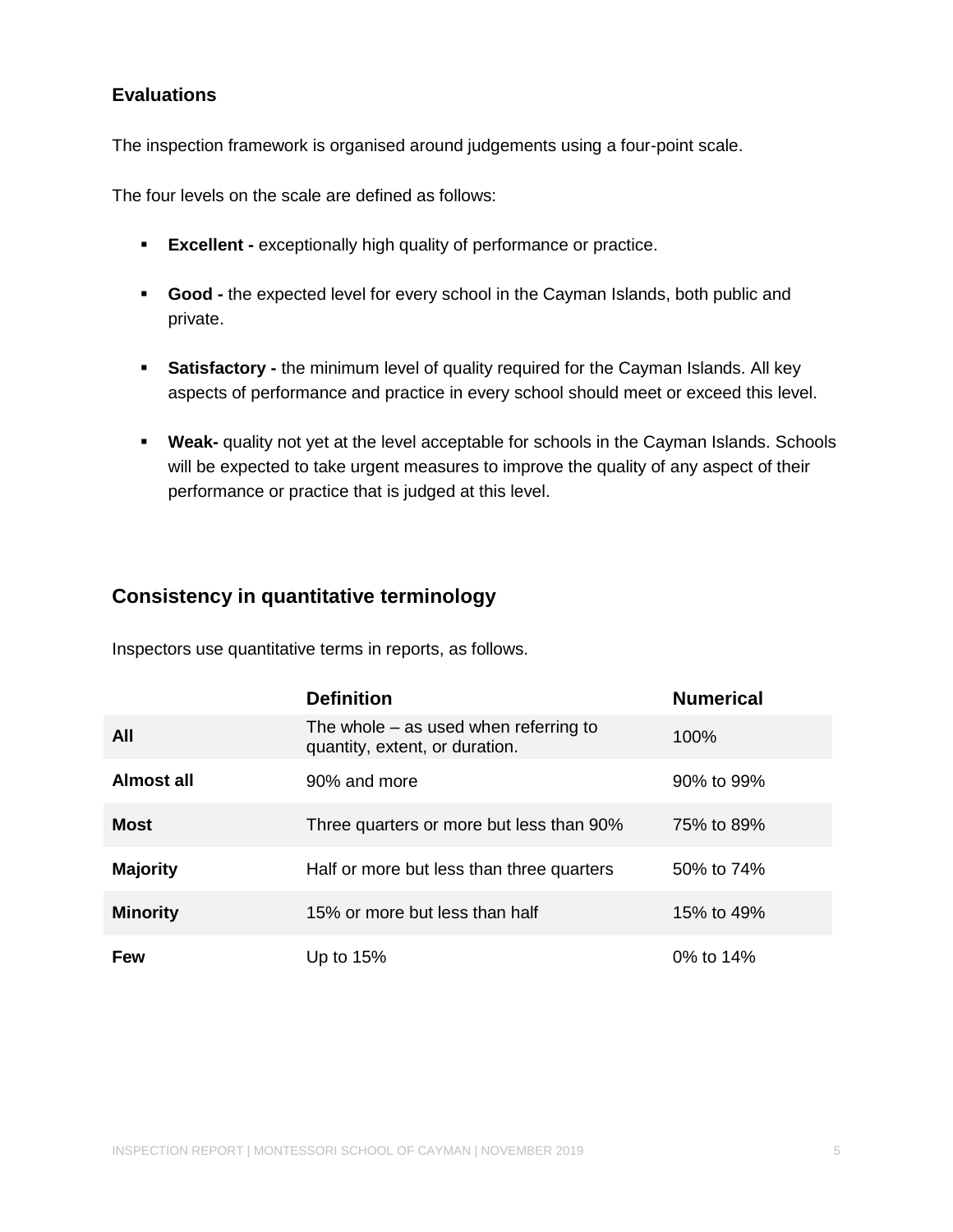### <span id="page-5-0"></span>Information about the school

| <b>Name of ECCE centre</b>  | Montessori School of Cayman                            |
|-----------------------------|--------------------------------------------------------|
| <b>Address</b>              | 519, South Church Street, George Town, Cayman Islands. |
| Telephone                   | 345-949-0202                                           |
| <b>E-mail address</b>       | admin@caymanmontessori.com                             |
| <b>ECCE centre website</b>  | www.caymanmontessori.com                               |
| Name of manager             | Ms. Briana Bergstrom                                   |
| Centre's hours of operation | 7:30am-12.30pm (Half Days)                             |
|                             | 7:30am-3:15pm (Full Days)                              |
| Number of children on roll  | 32                                                     |
| Number of teaching staff    | 8                                                      |
| Number of support staff     | Not applicable                                         |
| Date of last inspection     | May 2013                                               |

## <span id="page-5-1"></span>Age range of children

| <b>Age Range</b> | <b>Number of boys</b> | <b>Number of girls</b> | <b>Total</b> |
|------------------|-----------------------|------------------------|--------------|
| 18 - 36 months   |                       | 10                     | 14           |
| 36-48 months     | 10                    |                        | 17           |
| 48 months $+$    |                       |                        |              |
| <b>Total</b>     | 14                    | 18                     | 32           |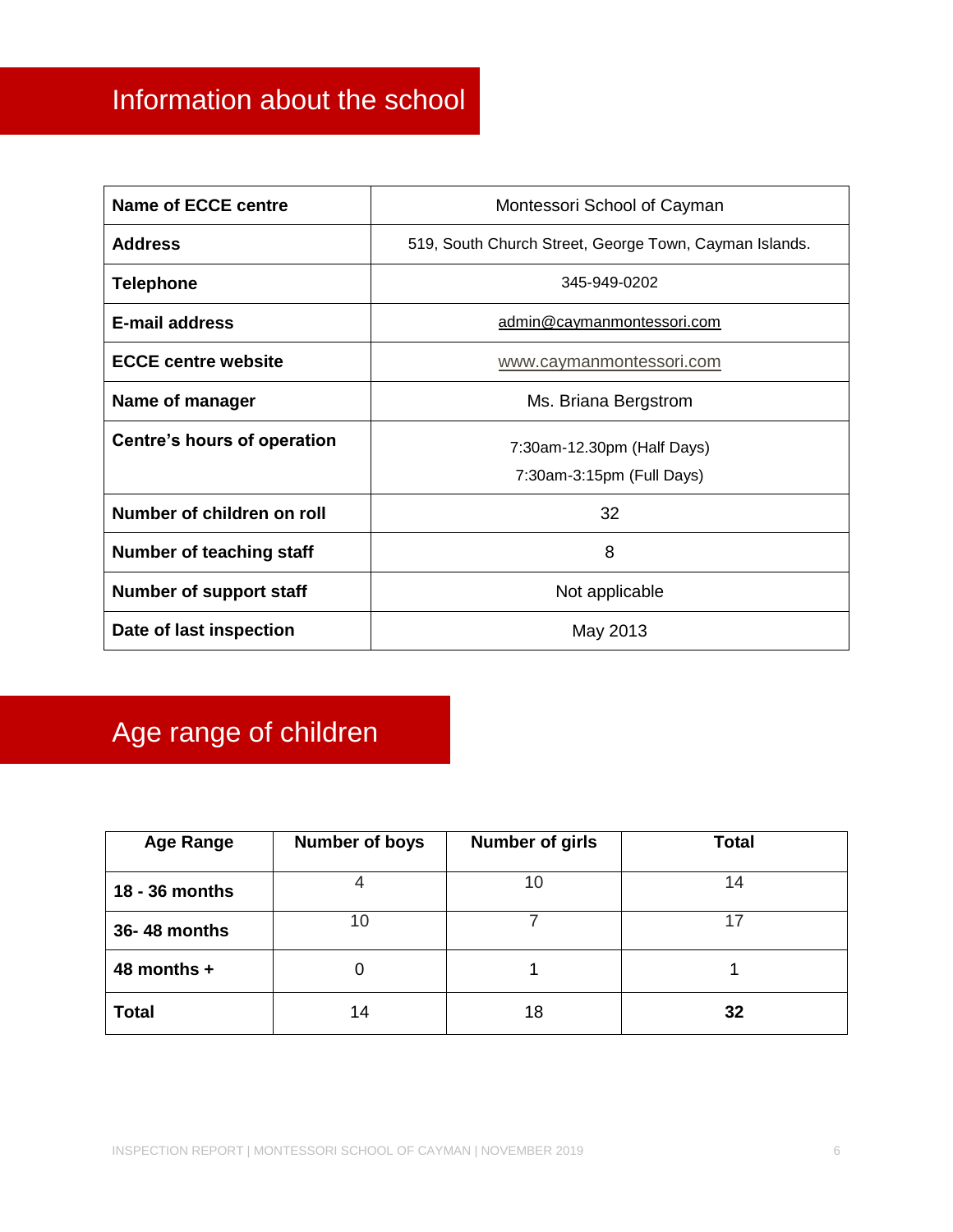### <span id="page-6-0"></span>The context of the school

Montessori School of Cayman was established in 1988. It was the first pre-school in the Cayman Islands to offer the Montessori curriculum. The school changed ownership in 2016.

There are currently 32 children on roll from the age of 18 months to five years. The school is licensed by the Cayman Islands Education Council to educate children to the age of six years. The school is organised into two classes, a Toddler and Casa class. Staffing ratios are compliant with Education Council requirements.

At the time of the inspection, the Head of School, who was also an owner, had been in post for three years. The Head of School was teaching part-time in the Toddler class and undertook her administrative duties in the afternoon when there were fewer children in attendance.

The last inspection of the school took place in May 2013. There were three recommendations made at that time. Since that inspection, the school had started to enrol children of statutory school age. However, at the time of this inspection, the oldest group of children were five years of age.

Montessori School of Cayman followed a Montessori curriculum which staff had aligned to the English Early years Foundation Stage curriculum and to the Cayman Islands Early Years curriculum to ensure compliance with national requirements.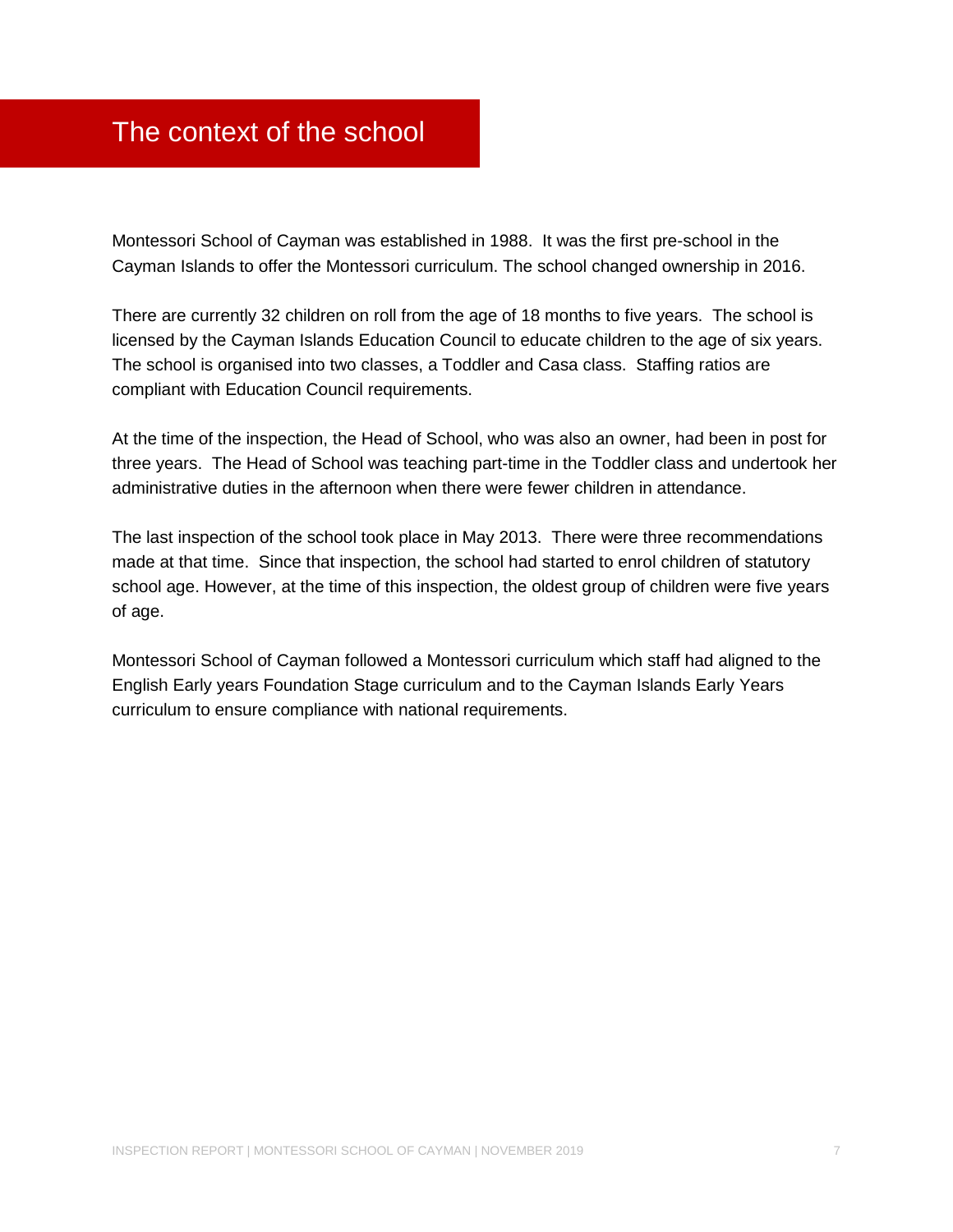<span id="page-7-0"></span>Inspectors identified the following strengths in the work of the school;

- The programmes for well-being and respect included many excellent features and, as a consequence, children's responsibility for their learning and their developing independence were strengths of the provision;
- Relationships within the school were highly positive with a strong sense of teamwork amongst staff and affirmative, caring support for all children;
- The Head of School modelled excellent practice offering clear expectations to all regarding the delivery of a high quality early years programme;
- Parents expressed high levels of satisfaction with the school and communication between home and school was noted to be effective;
- The outdoor classroom offered the children access to a good breadth of open-ended play opportunities and multi-sensory learning experiences.

### <span id="page-7-1"></span>Recommendations

To further improve the quality of education offered at Montessori School of Cayman, the Head of School and staff should;

- Review and adapt the programme for respect to extend children's understanding and knowledge of culture and religion;
- Further develop assessment strategies to determine children's progress in key areas of learning and confirm achievement against age-appropriate developmental milestones;
- Strengthen the quality of teaching by including greater challenge within the programme for the older and higher achieving children;
- Proceed with plans to introduce more regular observations of lessons, agreeing the characteristics of excellent teaching and using this information to evaluate staff performance;
- Develop governance, including external accreditation or similar arrangements to assist the Head of School continue to improve school performance.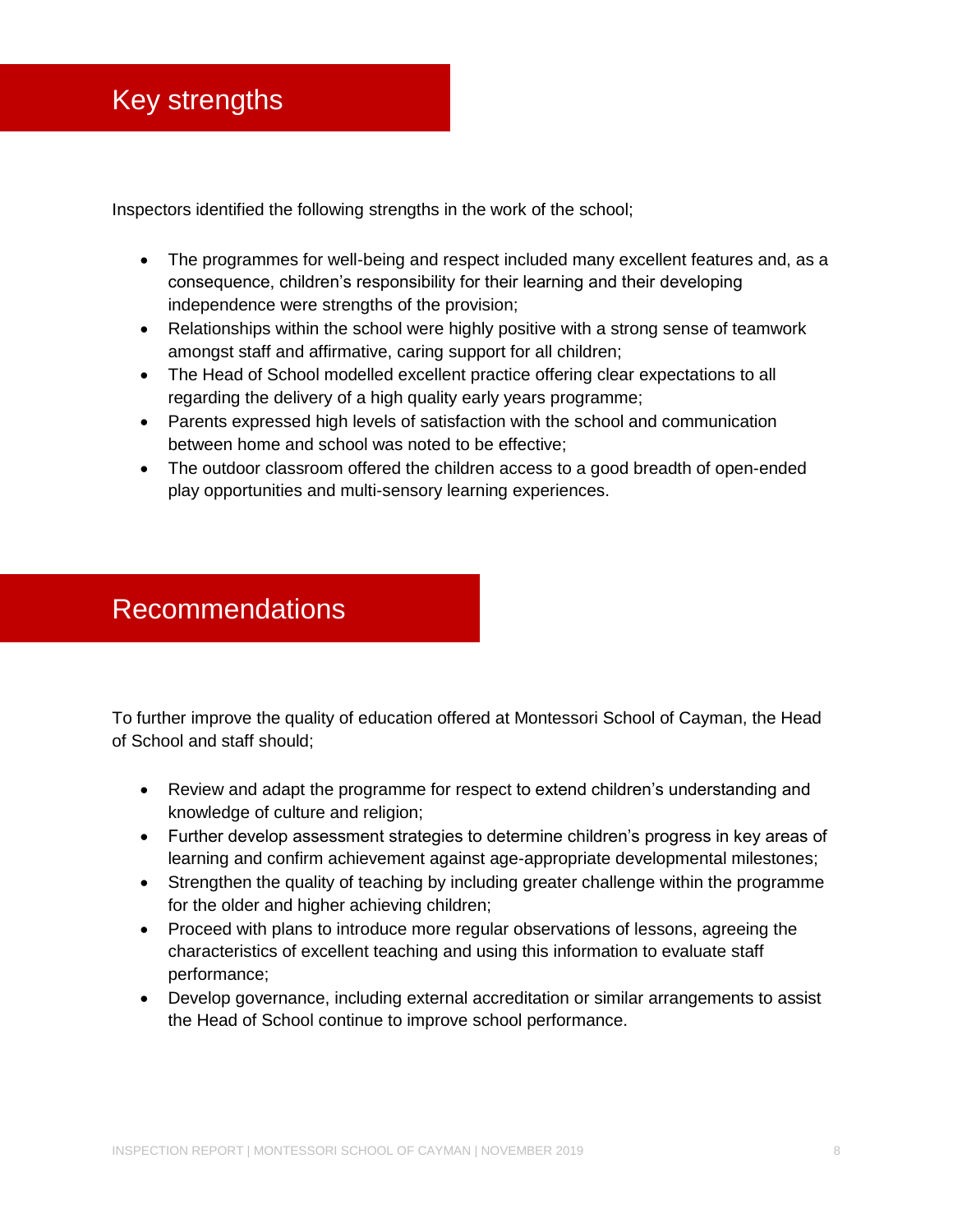### <span id="page-8-0"></span>**Summary**

#### **Overall Evaluation - Good**

Montessori School of Cayman provided a good quality of education and performed well in all major aspects of its work.

Across all quality indicators, most judgements were good and these included;

- teaching, learning and assessment;
- the curriculum;
- arrangements for health, safety, support and quidance;
- all aspects of leadership.

The school also had a number of excellent features which included;

aspects of children's achievement in communication, exploration, well-being and respect.

Staff at the school effectively facilitated Montessori principles such as the promotion of children's independence, choice and responsibility in learning. The school was a happy, safe community characterised by an ethos of mutual respect and care for the children's welfare.

The learning environment was well planned and engaging and provided a good quality of multisensory experiences for the children who displayed high levels of enjoyment and engagement in their learning. Children of all ages demonstrated positive learning dispositions and often concentrated well on their tasks. Interactions between the staff and children were nurturing, respectful and affirmative. Staff morale was high.

Parents expressed high levels of satisfaction with all aspects of the work of Montessori School of Cayman. The Head of School demonstrated a strong capacity to lead further improvement.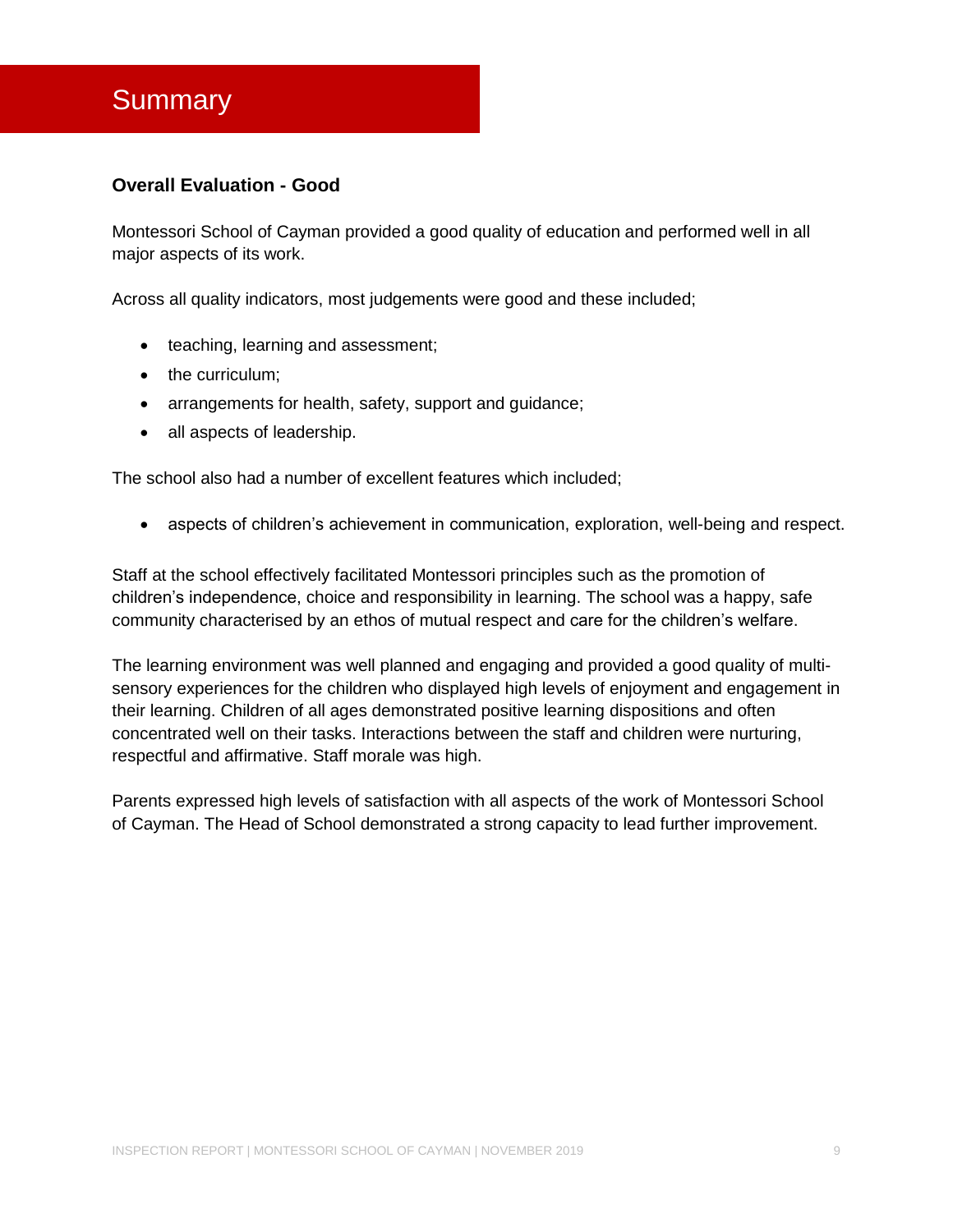### <span id="page-9-0"></span>Achievement

| <b>EXPLORATION</b>                                                                                                                                                                                   | <b>Evaluation</b> |
|------------------------------------------------------------------------------------------------------------------------------------------------------------------------------------------------------|-------------------|
| Movement: Children develop their<br>fine and gross motor skills through<br>independent and guided opportunities.                                                                                     | <b>Excellent</b>  |
| Sensory: Children will use their<br>senses in active exploration to<br>understand their world.                                                                                                       | Good              |
| Scientific: Children inquire, research,<br>generate and modify their own<br>working theories about their world<br>through independent and guided<br>opportunities.                                   | Good              |
| Mathematical: Children manipulate<br>materials and explore concepts<br>relating to number, shape, space,<br>measurement, time and classification<br>through independent and guided<br>opportunities. | Good              |
| Technological: Children experiment<br>with tools, materials and equipment<br>through independent and guided<br>opportunities.                                                                        | Good              |

Children's skills in movement were excellent because they had frequent and well planned opportunities to develop their fine and gross motor skills. All of the children had daily access to resources which supported the acquisition of core skills and many demonstrated above agerelated competence. The children regularly used a range of small play equipment and tools such as scissors, paint brushes, coloured pencils and play dough. As part of the Montessori curriculum programme, the children were frequently required to use their fine motor skills to complete specified tasks. Outdoors, there were large scale chalk boards positioned at the correct height to ease access and use of these encouraged children to gain confidence with their emergent writing skills. Furthermore, in the outdoor classroom, almost all the children displayed excellent co-ordination using climbing apparatus, swings and trikes. The spacious outdoor area was used regularly throughout the day by the Toddlers and Casa classes to maximise the opportunity for children to develop their movement skills within independent and guided activities.

Sensory perception was good because staff incorporated within the planned programme frequent opportunities for children to learn through play tasks which required use of a number of senses. For example, in the Toddler class, at the start of the new project about colours, the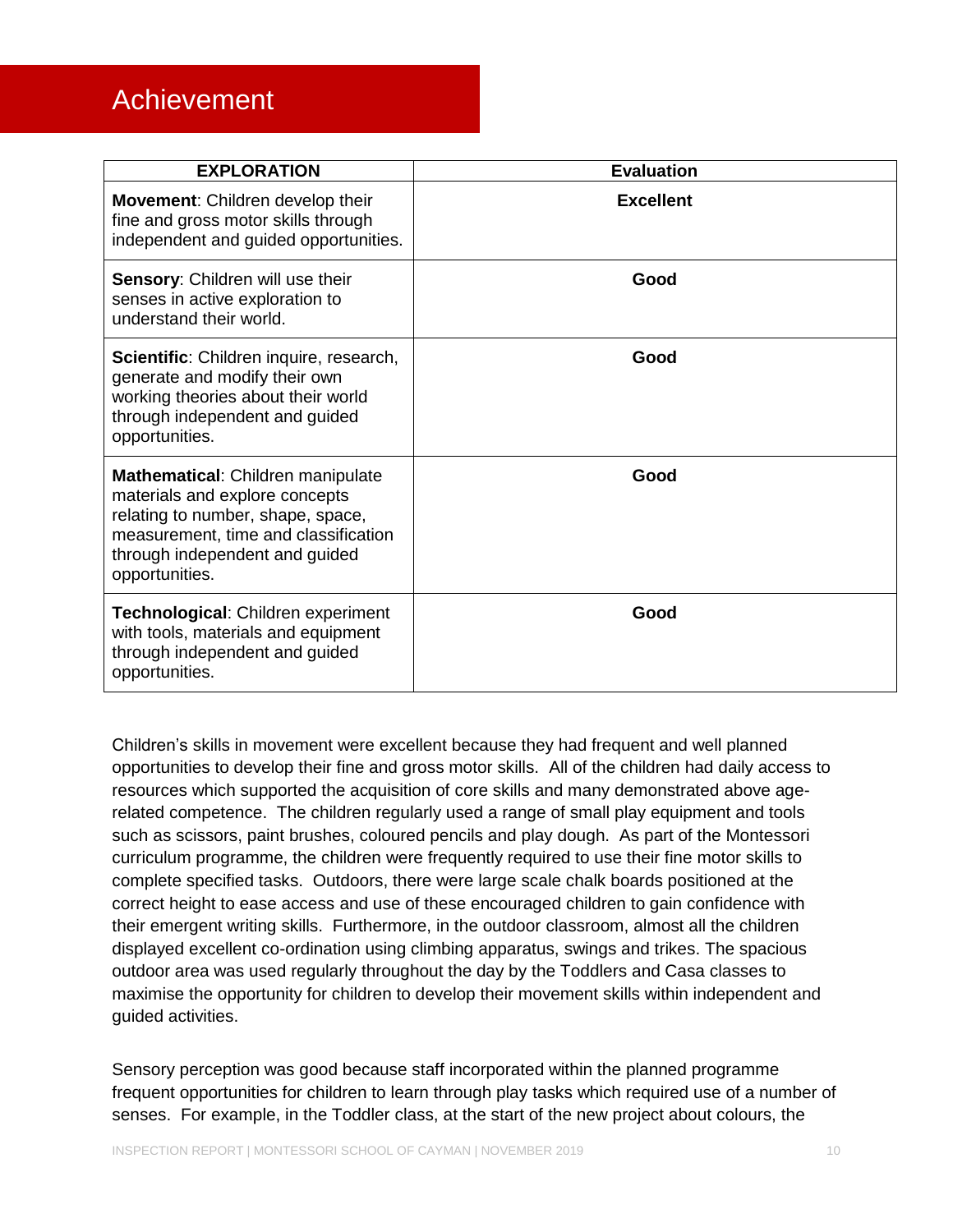children used their sense of touch when they were playing with different coloured lengths of spaghetti. In the outdoor area, a 'mud kitchen' was available for children to explore texture and different materials. In the Casa class, as part of their Cayman project, the children tasted coconut water and were encouraged to describe their sense of taste. Within the regular programme for both classes there were music sessions led by a specialist, during which the children used percussion instruments to accompany music they enjoyed. The children also danced and completed yoga exercises guided by specialist staff. At all stages the children used various media to express their creativity and express their understanding and appreciation of their world. There was scope for staff to further extend children's sensory perception through their interventions during other activities offered during the school day.

Children's scientific understanding was good. Staff made effective use of class topics, such as dinosaurs, the planets and 'all about me', to support children's acquisition of scientific skills and knowledge. The children grew plants in the outdoor classroom and had learned about the life cycle of a frog and butterfly. Most children demonstrated care and empathy when they helped look after the school animals. Children were able to explain the importance of light and water to support plant growth and, through the effective use of the outdoor learning environment, staff frequently directed children to observe the features of plant and animal life that characterised Cayman. To further extend children's skills in scientific enquiry, there was a need to include more regular opportunities for children to participate in tasks which required the acquisition of prediction, observation, reflection and recording skills.

Children's mathematical understanding was good as most had a good understanding of the mathematical concepts and language associated with number, shape, time and measures. Older children demonstrated above age-related skills in aspects of number because they were able to represent large numbers accurately using mathematical resources. The calendar was discussed every day in Toddler and Casa classes and this helped children understand aspects of time. A number of the numeracy activities took place in meaningful contexts, including baking and water play as children helped care for their learning environment. The programme for mathematics was carefully planned but required some review to include more regular and purposeful mathematical learning related to aspects of data handling and measures.

Technological understanding was good. Children were provided with frequent opportunities to use various tools, materials and equipment. In the Toddler class, for example, the youngest children used well-designed play equipment which helped them learn how to fasten buttons and use Velcro. In Casa, tasks related to the care of the classroom environment supported the children's confident use of different tools to complete tasks. Although the children had access to a breadth of practical equipment and were able to access such independently, there were too few focused activities and resources such as, for example, programmable toys, in order to help further develop the children's early information technology skills.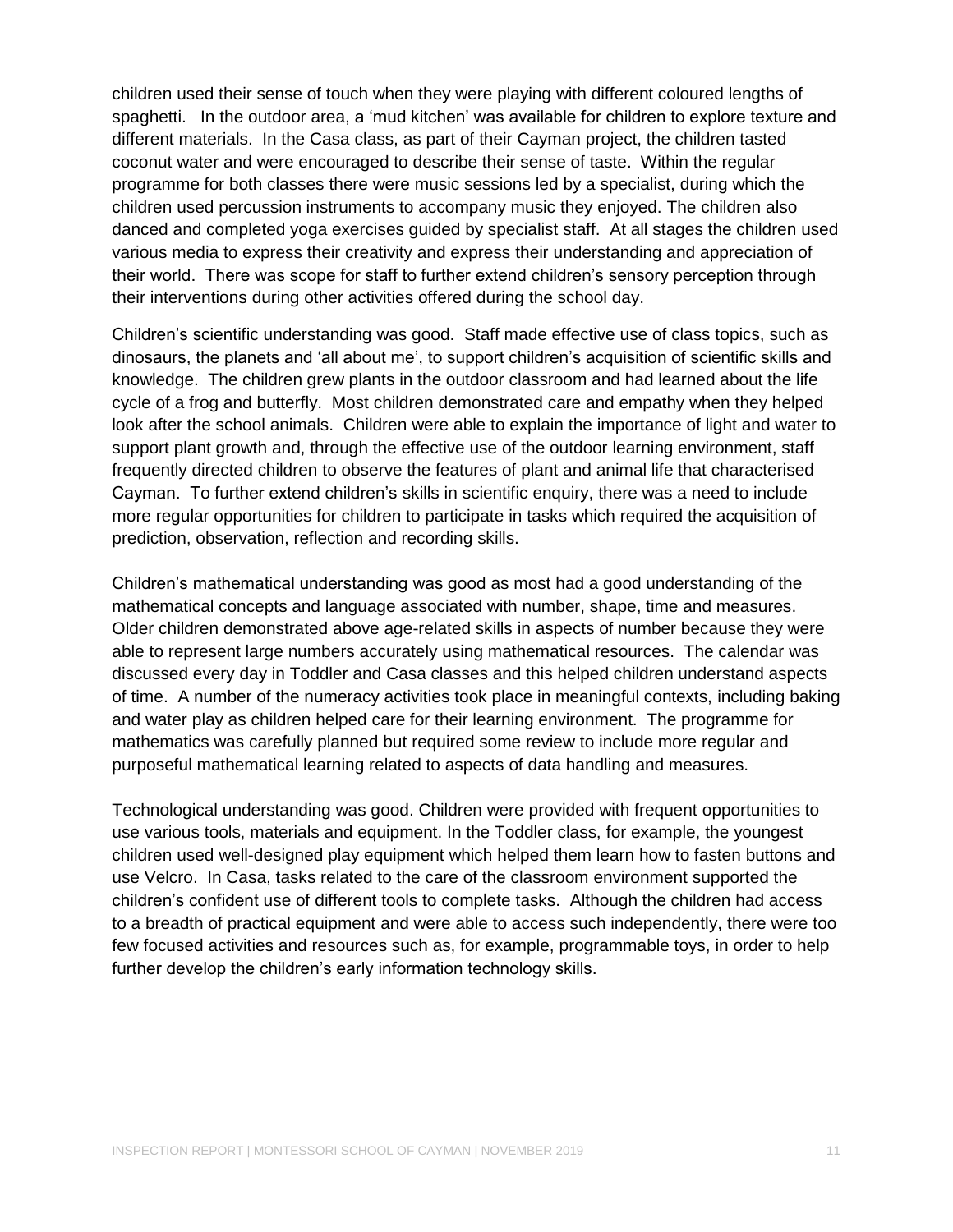| <b>RESPECT</b>                                                                                                                     | <b>Evaluation</b>   |
|------------------------------------------------------------------------------------------------------------------------------------|---------------------|
| <b>Self:</b> Children develop a positive<br>sense of who they are and an<br>understanding of their rights and<br>responsibilities. | <b>Excellent</b>    |
| <b>Others:</b> Children understand how<br>their role and the roles of others<br>impact the community.                              | Good                |
| <b>Environment:</b> Children will act<br>responsibly in preservation of their<br>natural world.                                    | Good                |
| <b>Culture:</b> Children gain an awareness<br>of and appreciation for their own<br>culture and cultures around the world.          | Good                |
| Religion: Children have an<br>awareness of and respect for their<br>own and other religions.                                       | <b>Satisfactory</b> |

The children's sense of self and understanding of their own rights and responsibilities was judged as excellent. Over the course of the inspection, inspectors observed that the children were happy, confident, inquisitive and demonstrated the ability to make decisions for themselves. Almost all were aware of how their actions impacted themselves and their learning environment. This was evident in their sense of responsibility as they put away toys and resources when they were finished with them. Almost all children engaged in activities that replicated real-life scenarios such as setting tables, cutting up and serving food, watering plants and polishing silver. The planned learning environment allowed children of all ages, including toddlers, to make decisions regarding their choice of activities. In addition, almost all children demonstrated good understanding of the limits and boundaries of acceptable behaviour. Most were able to successfully negotiate and resolve conflicts and almost all were learning to manage their personal needs independently.

The children's understanding of how their role and the role of others impacted their community was good. Planned visits to the centre by special visitors, dress-up days during which the children took on imaginary roles as community helpers. Trips off-site to places such as the fire station promoted children's awareness of the roles of others in the community. Staff planned visits to places such as the Botanic Gardens and the submarine station to promote children's knowledge about and relationships with people in the community. In their interactions, almost all children demonstrated care and empathy and respect for adults and their peers. Almost all were developing the ability to take turns and to share fairly when interacting with others.

The children's understanding of the environment was good. Almost all children were learning how to act responsibly to preserve the environment. The pet guinea pig, rabbits and fish on the premises provided children with opportunities to respect living things and develop empathy.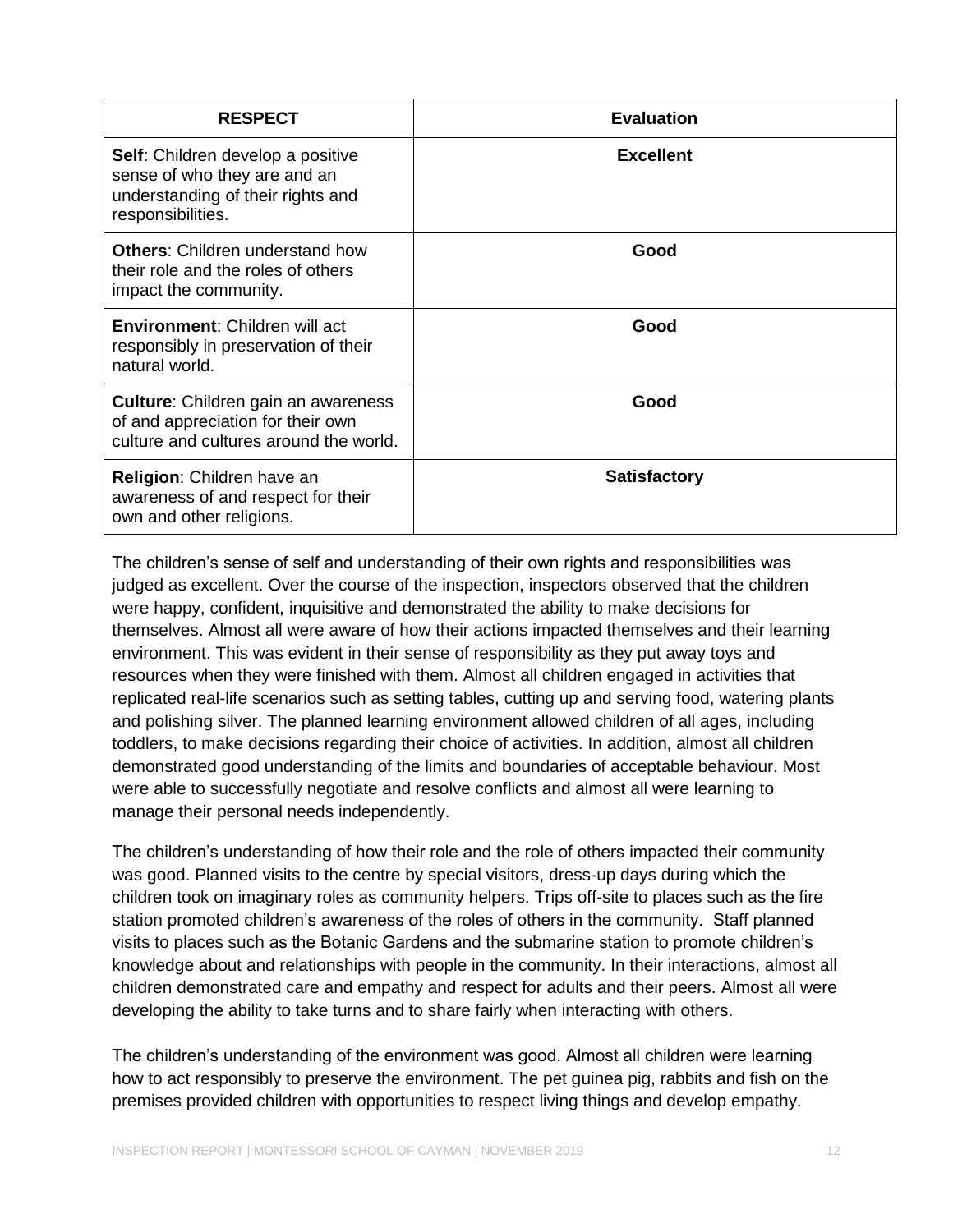Grow boxes in the garden area promoted children's awareness of plants and supported their understanding of how the environment provides for us. Over the course of the inspection, children were observed watering the plants in the grow boxes and raking the soil. Through planned visits to the Botanic Gardens children were to learn about the Cayman Blue Iguana and develop their respect for wildlife. The children were also exposed to a range of books in the school that illustrated the local environment as well as environments around the world. However, all children would benefit from structured opportunities such as class projects to recycle and reuse thereby further promoting their environmental awareness.

The children's cultural awareness was good. 'All about me' themed activities during the month of October provided children with rich opportunities to learn about each other and the cultures of others. In the Casa class, for example, children made family trees with the help of their parents and made oral presentations to their peers. This activity allowed children to make connections with their own families as well as the families of their peers. In addition, all classrooms displayed symbols that reflected the cultural heritage of the Cayman Islands. This effectively promoted the children's sense of identity with their local community. Throughout the school year, planned activities such as 'International Lunch', 'Pirates Week' celebration and activities involving local traditions such as the making of 'Cayman Swanky' lemonade supported the children's growing awareness of their own culture and other cultures around the world.

The children's awareness of and respect for their own and other religions was satisfactory. Children in the Casa class said grace before meals and children and their families participated in an annual Christmas programme at the school. However, there were no structured opportunities for the children to engage purposefully in religious practices. For example, the children did not participate in morning devotion neither did they benefit from shared bible stories that reinforced attributes of kindness, forgiveness and tolerance. There was scope to include opportunities within the programme through which children developed an awareness of and respect for world religions.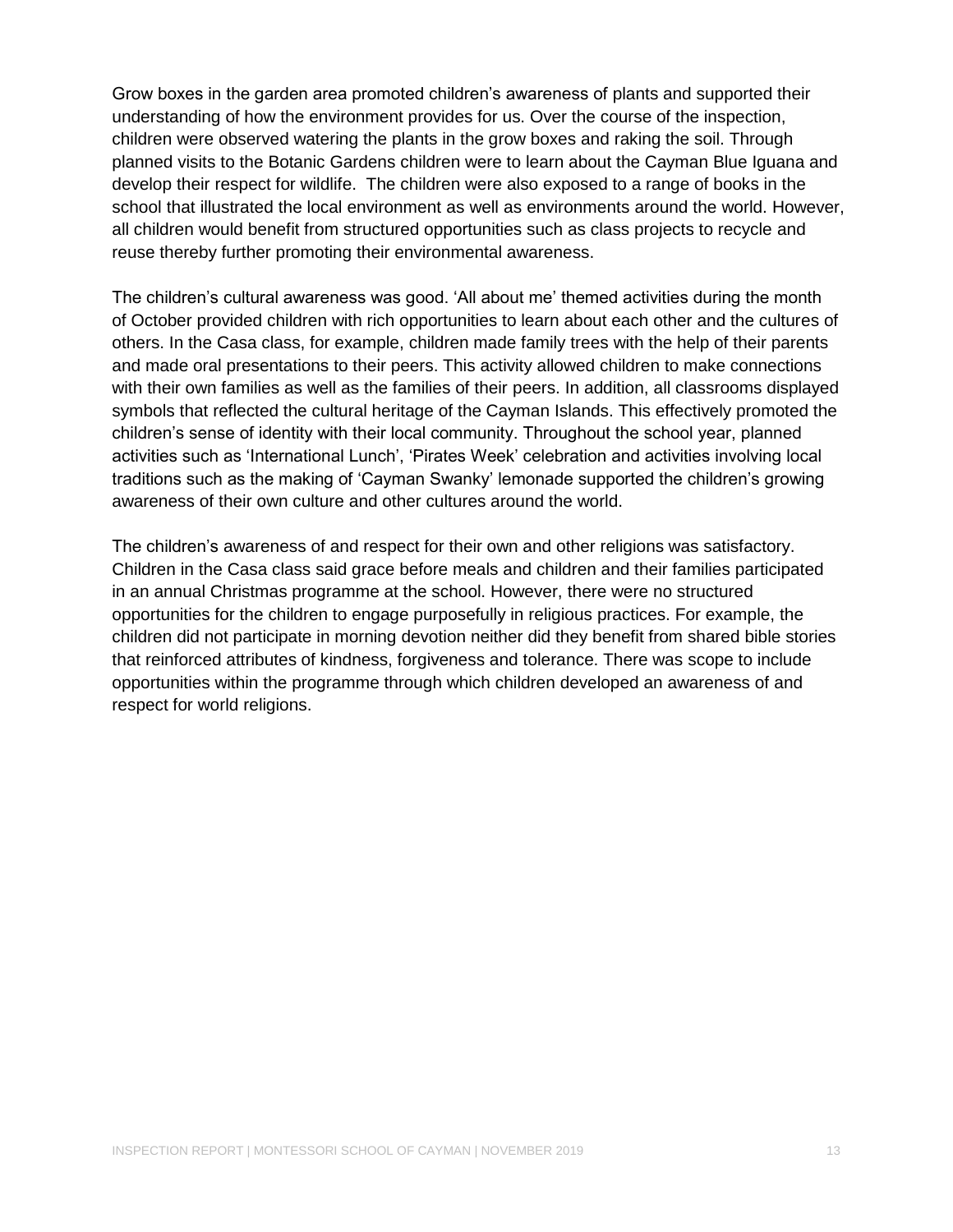| <b>COMMUNICATION</b>                                                                                                                   | <b>Evaluation</b> |
|----------------------------------------------------------------------------------------------------------------------------------------|-------------------|
| Verbal and Symbolic: Children interpret<br>information received and effectively express<br>themselves in a variety of ways.            | Good              |
| Listening: Children develop the inclination<br>and ability to listen attentively and respond<br>appropriately.                         | <b>Excellent</b>  |
| <b>Creative Expression: Children experience</b><br>and develop an appreciation for various forms<br>of art from a variety of cultures. | Good              |
| Literacy: Children demonstrate an<br>understanding that symbols are used to<br>represent ideas.                                        | Good              |

The children's verbal and symbolic communication was good. Most children demonstrated confidence, fluency and clarity in speech. Almost all were developing conversation skills in a variety of contexts. For example, most children confidently requested help when needed. They followed instructions and initiated conversations with their peers and adults. Through planned learning opportunities such as shared reading, the children were developing a rich and broad vocabulary. Children's daily reading logs with comments from staff and parents indicated a good partnership between home and school to promote children's love of reading. Samples of the older children's work since the start of the term indicated that most were given some opportunities to practise their writing skills. However, there was scope to further promote children's developmental writing by increasing mark making opportunities indoors. In addition, the older children would benefit from opportunities to write in meaningful contexts, such as writing menus, lists and notes.

The children's listening skills were excellent. Almost all children were developing the ability to listen attentively and respond appropriately in different settings. Toddlers demonstrated behaviour that indicated active listening when they followed actions to songs or made movements in response to music. In addition, during shared reading, most children responded appropriately by asking questions and making comments. Most of the older children were able to respond appropriately to themes in a story. For example, after listening to the story about the 'Rainbow Fish', most children in the Casa class demonstrated empathy for the rainbow fish who had given away all his scales.

INSPECTION REPORT | MONTESSORI SCHOOL OF CAYMAN | NOVEMBER 2019 14 Children's creative expression was good. Almost all children were able to express themselves creatively using a variety of media. For example, toddlers experimented with colour using dot markers to create patterns. Also, during an outdoor activity, toddlers used large sheets of paper on an easel and spray bottles to mix and experiment with a range of colours and patterns. They clearly enjoyed the activity and sprayed with abandon and enthusiasm and all children were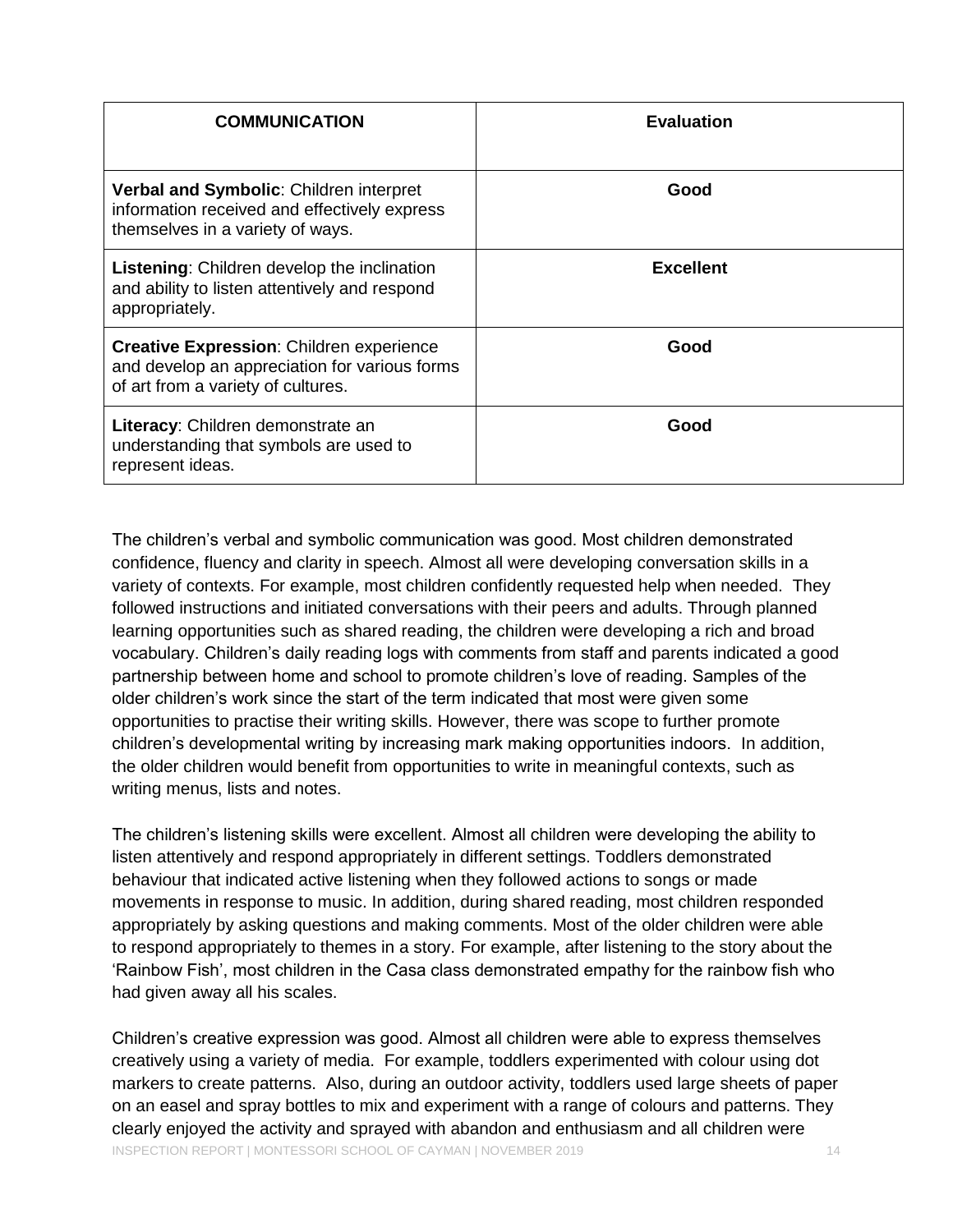delighted with their creations. Play-based scenarios outdoors provided the children with good opportunities for role play. Timetabled sessions for music and yoga helped children to express themselves through music, movement and dance. However, children would benefit from additional opportunities to recreate roles and experiences through drama and storytelling using props.

Literacy was judged as good. Staff ably supported the children's emergent literacy skills through shared reading activities and a strong emphasis on phonemic awareness. Most of the older children in the Casa class were learning to segment and blend letter sounds to pronounce different words. The younger children in Casa were learning to identify and sound out letters using sand paper letters and letter tiles. The good range of books in the classrooms allowed children to gain familiarity with stories from different cultures. Furthermore, the range of developmentally appropriate books supported children's daily interactions with texts, and most children displayed good book handling skills. Older children would, however, benefit from additional opportunities to write in authentic contexts.

| <b>WELL-BEING</b>                                                                                            | <b>Evaluation</b> |
|--------------------------------------------------------------------------------------------------------------|-------------------|
| <b>Health:</b> Children make safe and healthy<br>decisions as they discover and learn about<br>their bodies. | <b>Excellent</b>  |
| <b>Emotional:</b> Children identify and express their<br>own feelings.                                       | <b>Excellent</b>  |
| <b>Social:</b> Children will develop the skill to<br>interact with others in a variety of contexts.          | <b>Excellent</b>  |
| <b>Reflection:</b> Children will reflect on their<br>experiences.                                            | Good              |

There were excellent arrangements for health education and promotion across the school. Routines were well established and these helped ensure that the children felt safe and happy. The curriculum programme included regular opportunities for children to make healthy choices and develop their understanding of the importance of exercise and positive hygiene practices. Staff were vigilant in encouraging children to make good choices. Children benefitted from frequent opportunities to exercise using the school outdoor play facility which was spacious and well resourced. In addition, children participated in healthy exercise through their participation in yoga and dance. All children brought nutritious snacks from home and when discussing food in classes with staff, healthy options were promoted. In the Casa and Toddlers classes music was a regular element of the programme and peaceful, relaxing music was played at different times during the day to help establish a calm and purposeful ethos. The Casa children napped if they needed to but were not forced to do so. At every stage in the children's development staff used effective strategies to promote the children's growing independence.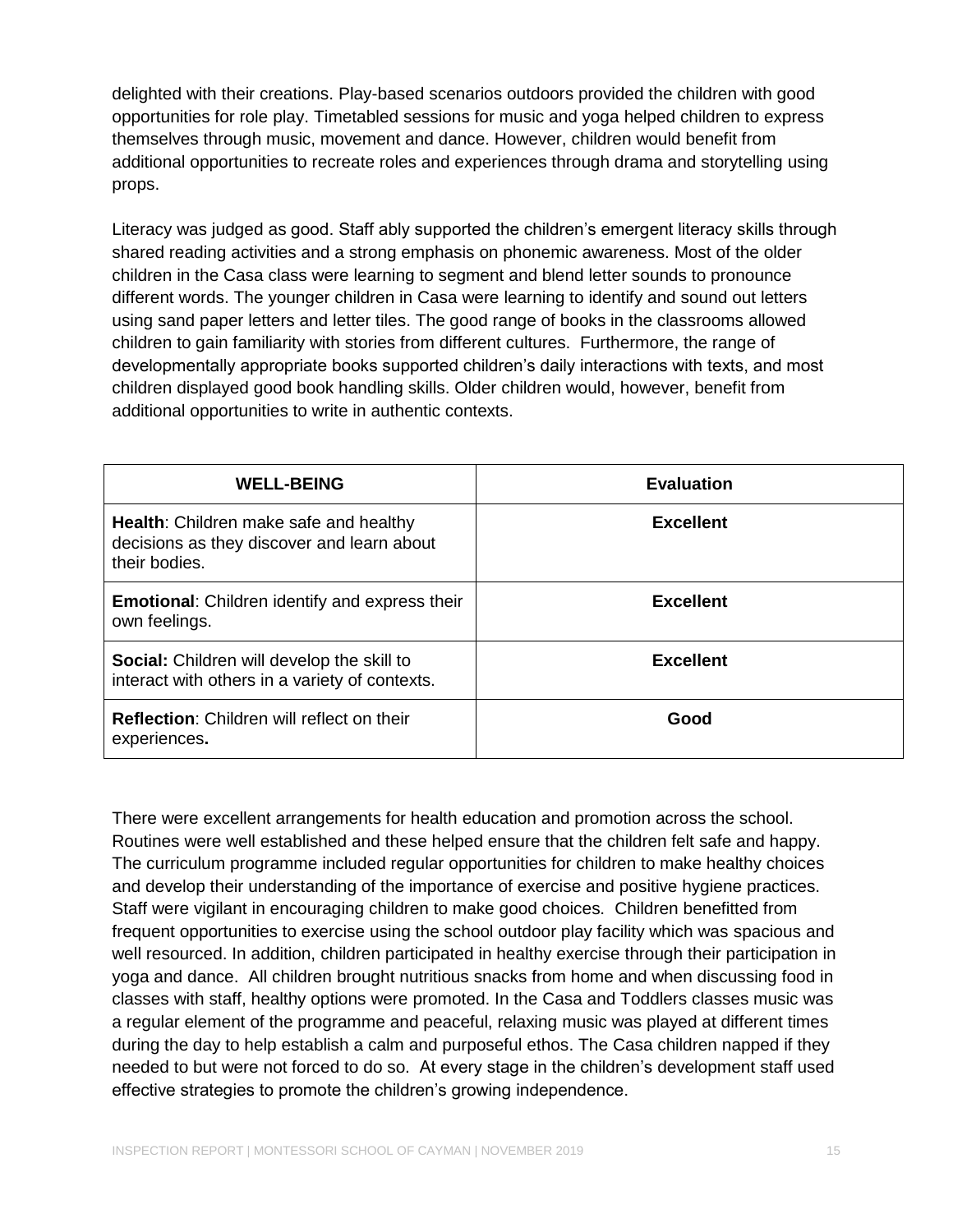The children's emotional development was excellent because almost all children showed a growing capacity to manage their feelings and behaviour and to cope with difficulties. In most cases, transitions between activities and at different times of the day were smooth. Children were encouraged to help their friends and assist in keeping their classroom clean, tidy and well organised. Effective use of praise in such contexts supported high levels of engagement from all ages of children. When necessary, the children acknowledged and accepted guidance from staff because adults reasoned persuasively and calmly at all times. Staff were skilled in encouraging the children manage their emotions and cope with frustrations, as they arose in different contexts.

Children demonstrated excellent social skills and this was because they were regularly exposed to a breadth of relevant contexts in which they were supported in their interactions with adults and their peers. For example, each day the circle time sessions and story time in the Casa and Toddler classes required children to listen to their friends, to respect the contributions of their peers and to take turns. Consequently, all children were developing the skills necessary to interact with others with confidence and with growing respect. At all stages the children were well-behaved and enjoyed highly positive relationships with their teachers and peers.

The children's aptitude for reflection was good. There were good opportunities within the school day for the children to develop their resilience, self-confidence and expressive language skills. It was noted during the inspection that the children felt safe and comfortable expressing their preferences and opinions to staff. Throughout the work cycle children were encouraged to make choices about their learning and could often explain their decisions and reasoning when discussing their work with adults. The children's opinions and preferences were respected and valued by all staff. Children were also helped to understand how their actions affected others and they were sensitively guided to adjust their behaviour on the rare occasions where there were disagreements. Although there were frequent opportunities for the children to express their ideas, there was scope for staff to extend the frequency and depth of the children's reflection regarding their own learning.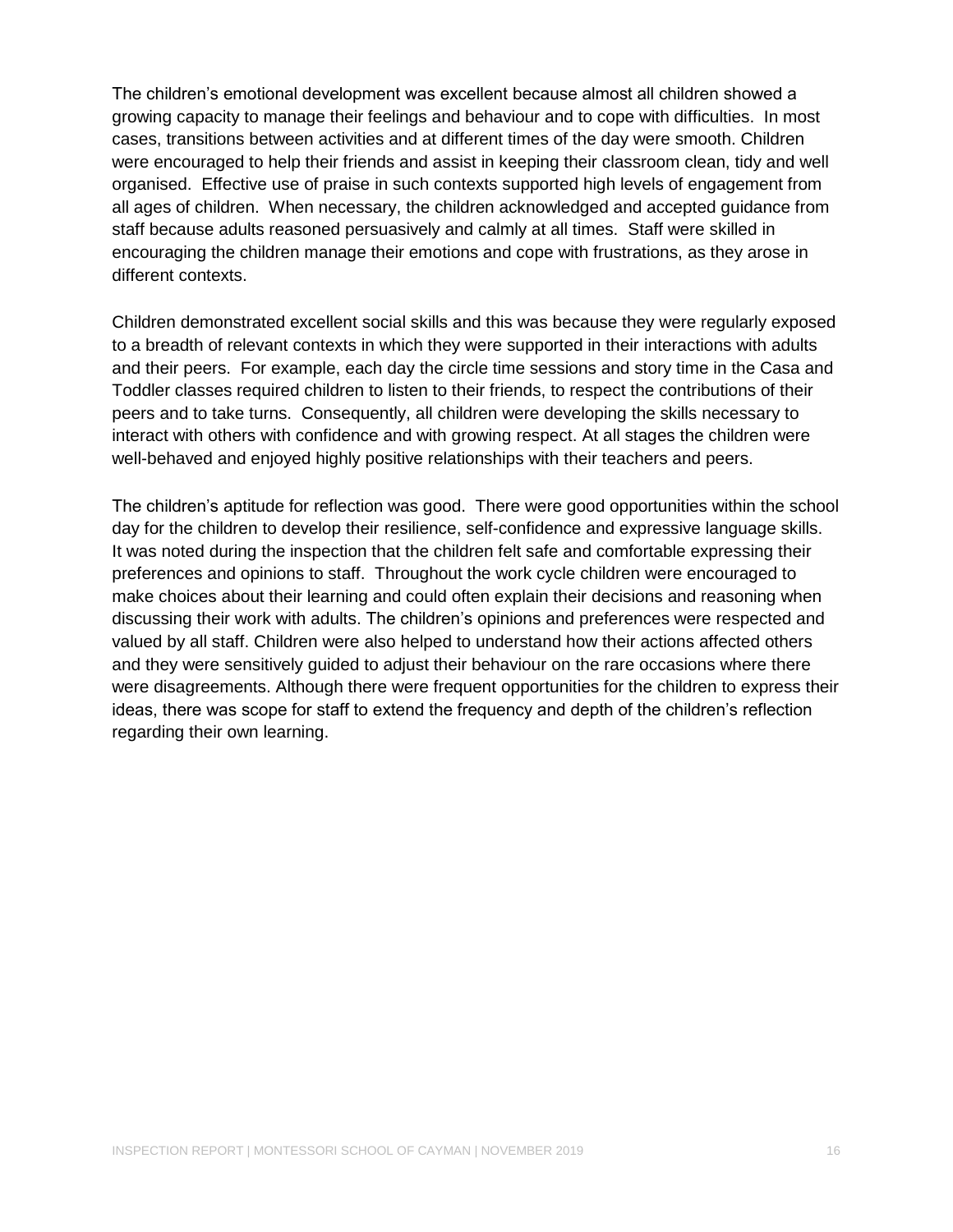### <span id="page-16-0"></span>Teaching, learning and assessment

| <b>Ensuring effective teaching to</b><br>support children's learning | <b>Evaluation</b> |
|----------------------------------------------------------------------|-------------------|
| Teaching                                                             | Good              |
| Learning                                                             | Good              |
| Assessment                                                           | Good              |

Teaching was judged good because most teachers demonstrated a good knowledge of how young children learn and were responsive to cues from the children. All teachers viewed the children as capable and confident learners. As a consequence, almost all children were active participants in their learning. Lesson planning was also a strong feature of practice. In addition, all teachers were gentle yet insistent in their behaviour management practices. As a result, almost all children, including those new to the school, were aware of and conformed to staff expectations. This helped contribute to a calm and purposeful learning environment. Staff used a variety of strategies to promote children's learning. In particular, play-based activities indoors and outdoors allowed children to interact with their peers, promote their language skills and develop their imaginative abilities. There was scope, however, for teachers to use questioning more effectively to promote older children's' critical thinking skills and to support the younger children's emerging language development. In addition, building additional challenge in the tasks for older children would better support their engagement.

Learning was judged as good because almost all children demonstrated responsibility for their learning. Good routines were in place and as a consequence, almost all students stayed on task and made good progress in their learning. Children in the Casa class selected resources independently and participated in a range of activities which promoted their phonemic awareness, early numeracy development as well as their fine motor skills, hand-eye coordination and spatial awareness. In the Casa class, as part of the theme on Cayman heritage, children participated in a coconut tasting activity. In addition to the tasting activity which almost all enjoyed, children viewed and touched coconuts of different sizes, discussed the growth cycle of coconuts while exploring concepts of small and big, light and heavy. This real life application promoted students' engagement in the activity. There was scope to better promote real-life applications such as this to support children in making connections with their learning.

Assessment was judged to be good because there was wide range of assessment documents in place to track and monitor children's progress and achievement in key areas of their learning. These included anecdotal records, daily observations, pathway, presentation and developmental journey checklists. In addition, staff kept samples of children's work in individual learning portfolios and 'All about Me' journals.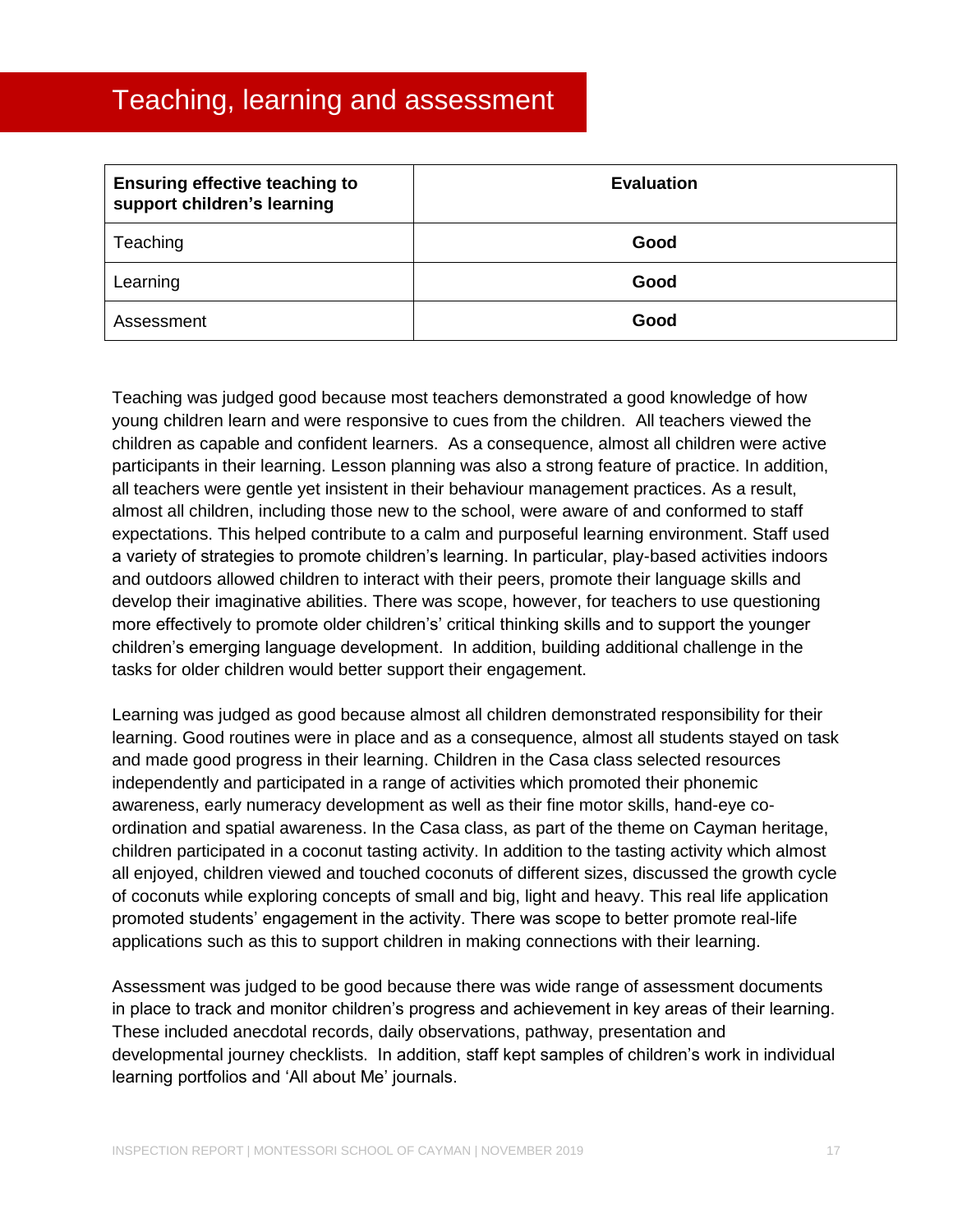All staff knew the children well including those with learning or behavioural challenges. However, assessment documents did not always provide precise and coherent information about children's progress and did not sufficiently identify their next steps in their learning. The assessment software recently introduced by the Head of School offered opportunities for staff to ensure greater coherence in assessment practices and provide more detailed information about children's progress over time in the key areas of learning and against key developmental milestones. There was also scope for staff to further use assessment information to ensure that lesson content and tasks provided sufficient challenge for all children.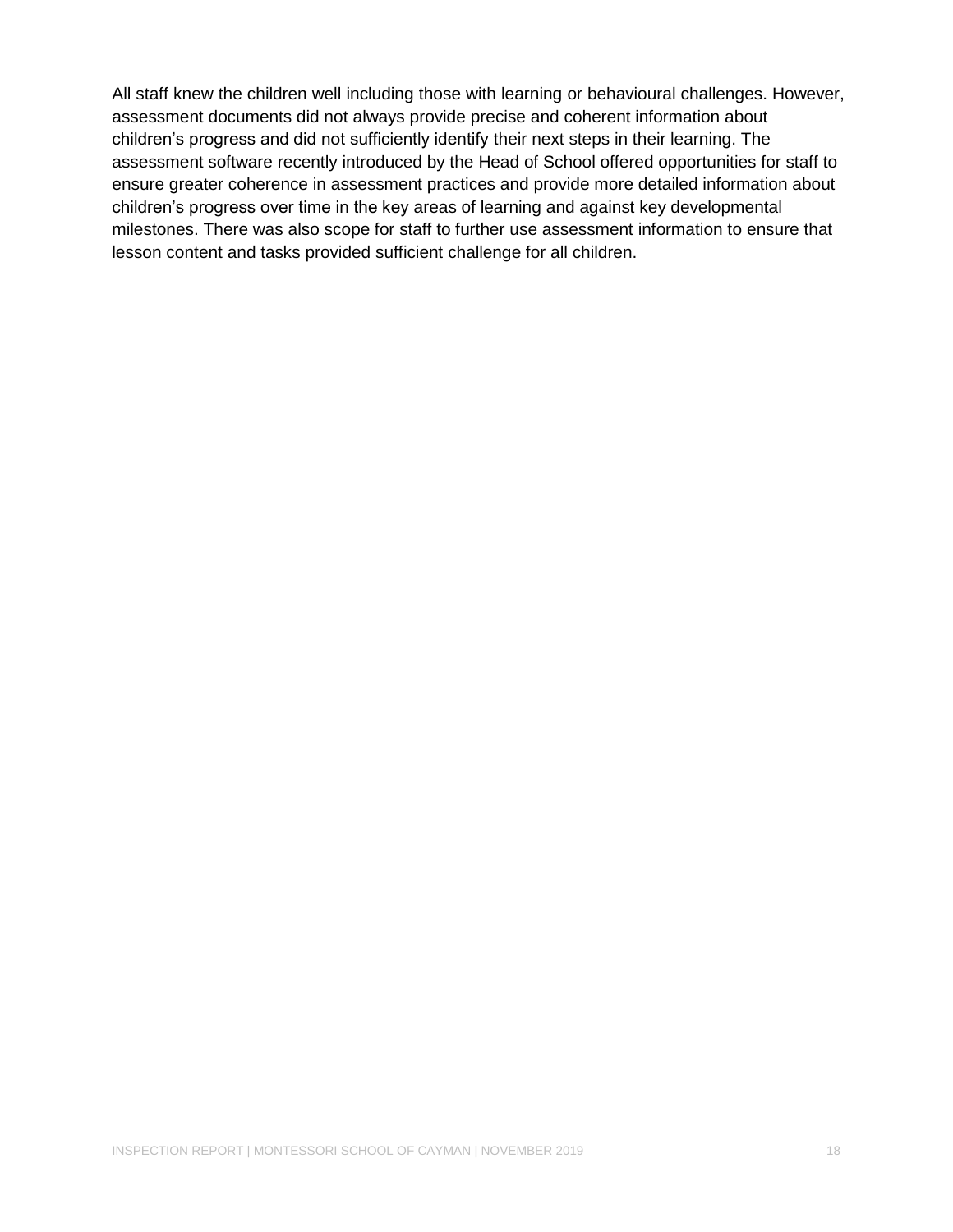<span id="page-18-0"></span>

| Offering a curriculum that meets the<br>educational needs of all children | <b>Evaluation</b> |
|---------------------------------------------------------------------------|-------------------|
| Curriculum                                                                | Good              |

The curriculum was judged to be good because it was broad and balanced and effectively supported children's learning and development. The school followed a Montessori, play-based curriculum, enhanced with reference to the English National Curriculum Foundation Stage curriculum and the Cayman Islands Early Years curriculum framework. Through careful and diligent planning, there were clear progression pathways in the curricula used by the school. Inspectors observed that from Toddler to Casa, activities, resources and teaching strategies were used to build on the skills, attitudes, and knowledge taught in the earlier stages. As a consequence, there was continuity and progression in the children's learning.

Staff organised the curriculum through the use of annual, monthly and weekly plans based on various topics or themes, which were explored throughout the school year. For example, the Casa class, at the time of the inspection had just started working on a project related to Cayman culture. In the Toddler class, where there were a few new children in attendance, the theme was colours and many of the tasks planned by staff linked to this topic. This helped staff reinforce core areas of learning in different play contexts. Timetabling arrangements ensured an appropriate balance for children between independent and group learning activities. Staff were sensitive to children's responses to sessions and adjusted content well to maintain good levels of engagement. Curriculum implementation was successfully framed by key Montessori principles such as a focus on concrete learning, and autonomy and choice in the children's learning. The programme was enhanced through the inclusion of specialist sessions led by visiting staff. Staff included music, dance and yoga into the curriculum as well as a good range of off-site visits and visitors to the two classes which were linked to the class projects covered each session. There was a need to ensure that the planned curriculum and delivery consistently provided sufficient challenge for the older and higher achieving students, while also providing sufficient adaptation for those children with special educational needs.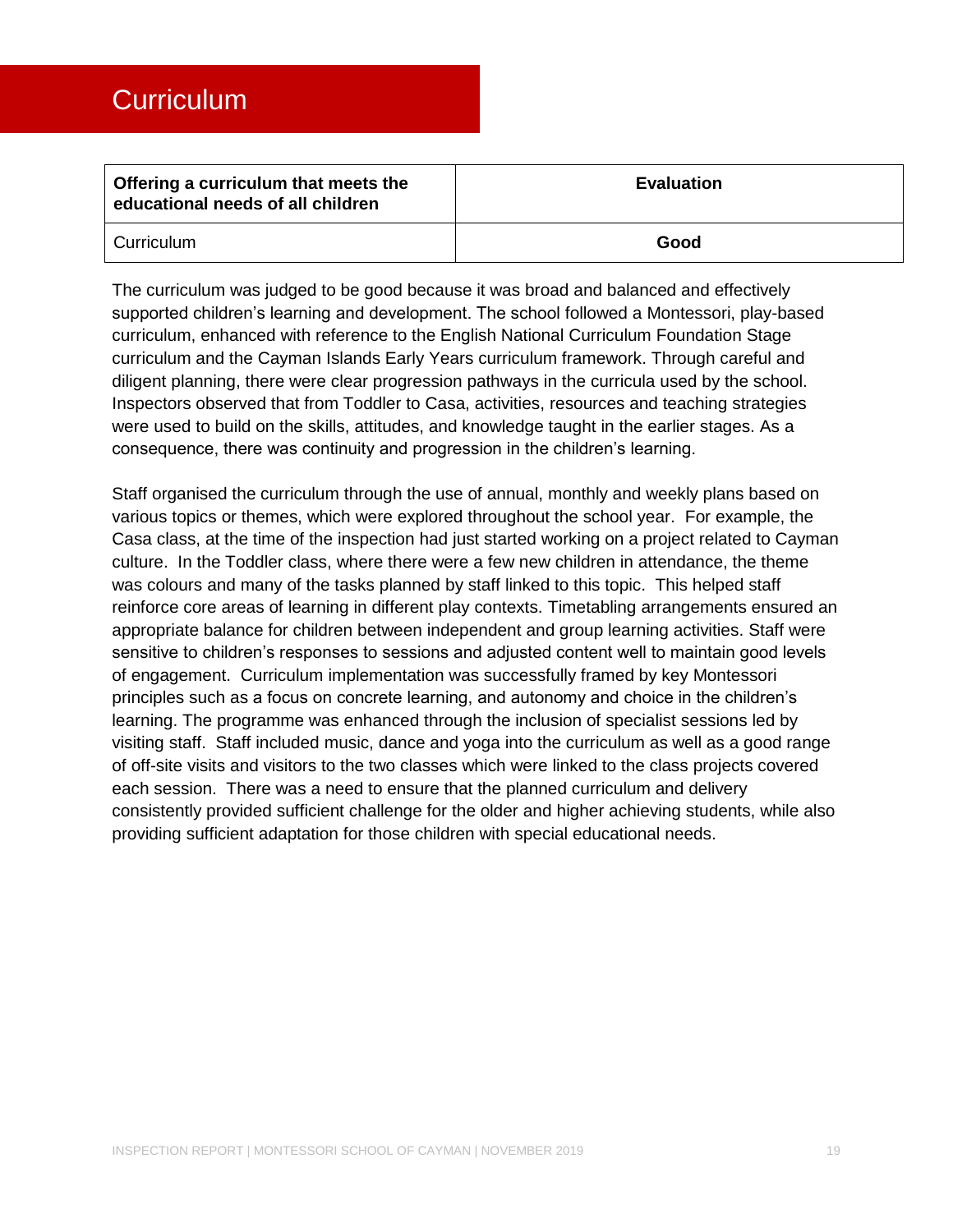### <span id="page-19-0"></span>Safety and support

| Keeping our children safe and always<br>supported | <b>Evaluation</b> |
|---------------------------------------------------|-------------------|
| Health and safety                                 | Good              |
| Support and guidance                              | Good              |

The arrangements to ensure the health and safety of children were good. The school has received certification from the Cayman Islands Department of Environmental Health, the Public Health Department and also from the Cayman Islands Fire Service. The premises were maintained in good condition and staff were vigilant in their care and management of the children's welfare. The Head of School kept detailed documentation pertaining to different aspects of health and safety and these included, for example, fire drill information, accident records and proformas relating to the administration of medication to children. Healthy living was systematically built in to and promoted in all aspects of the work of the school. There were rigorous routines observed in terms of hand-washing at snack and break times. During the outdoor play sessions, children were encouraged to take regular water breaks to keep hydrated and children wore hats to protect themselves from the sun. Staff had completed training in first aid and almost all had received recent professional development led by external agencies in relation to child protection. As a consequence, all staff understood their roles and responsibilities in ensuring the children's safety. The Head of School had introduced a breadth of documentation to help ensure the safety of all children and staff and planned to extend these to include appropriate records of risk assessments relating to school trips and to the sanitisation of play equipment.

Support and guidance was judged as good. Interactions between staff and children were consistently positive and affirming. Staff knew their children well and good transition arrangements into and within the school assisted continuity of learning and care for all ages of children. Staff diligently recorded assessment information about each child and recorded strengths, weaknesses and preferences using the recently introduced on-line assessment tool. As a consequence, the children were happy, well-adjusted and confident in their learning environment. The school was inclusive and staff liaised well with a range of external agencies to facilitate professional guidance for staff working with children with additional needs. Support plans were in place for children with special educational needs but the plans required development to include clear, measurable targets and timelines to help track children's progress over time. There was also scope to strengthen assessment practices in the school to provide a clearer and coherent picture of each child's achievement thereby informing next steps in their learning.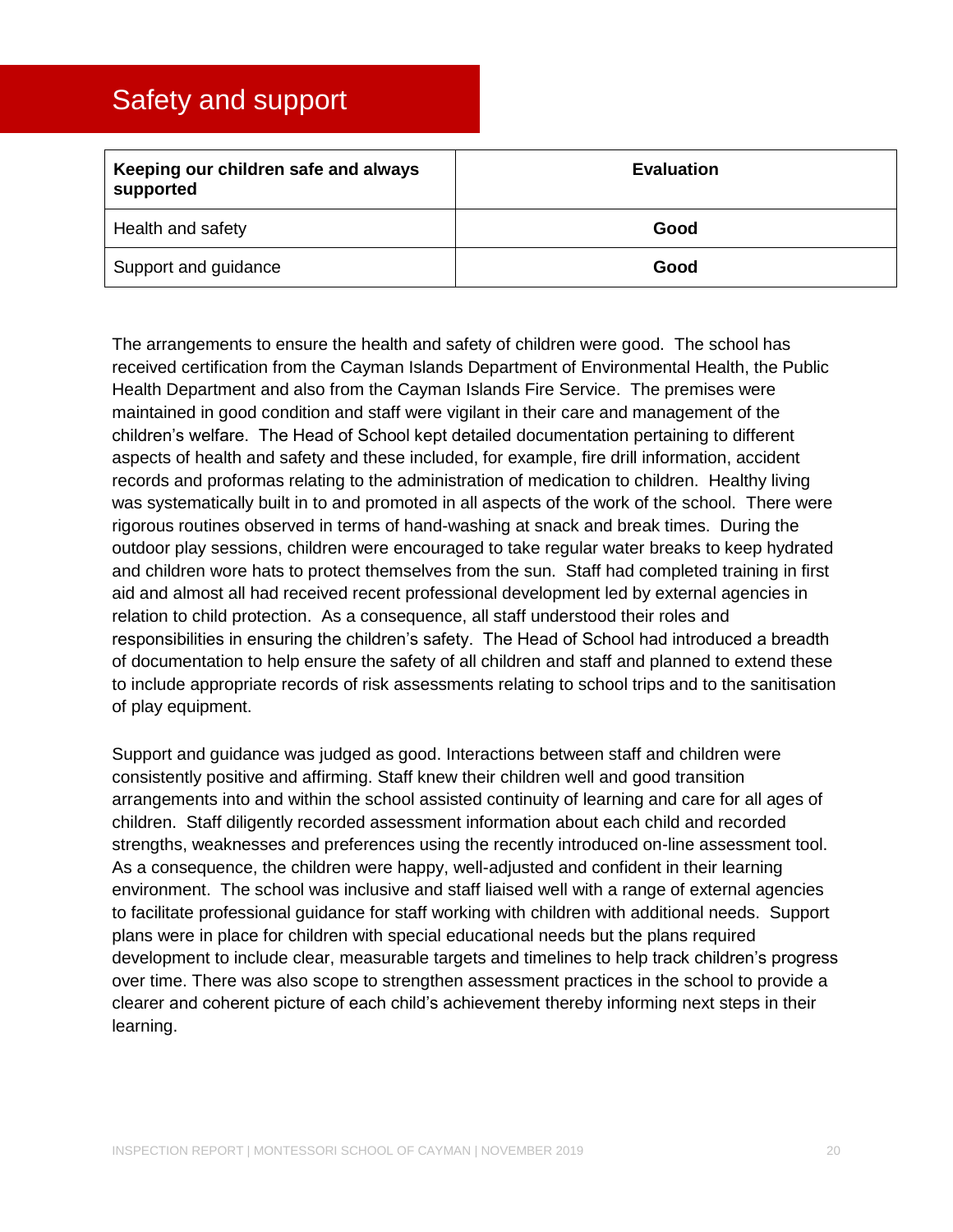<span id="page-20-0"></span>

| Leading and managing the centre and<br>developing links with the community | <b>Evaluation</b> |
|----------------------------------------------------------------------------|-------------------|
| Leadership                                                                 | Good              |
| Self-evaluation and improvement planning                                   | Good              |
| Links with parents and the community                                       | Good              |
| Staff and the learning environment                                         | Good              |

Leadership was good. The Head of the School provided a clear direction to the staff and had articulated a strong vision for Montessori School of Cayman following her acquisition of the school in 2016. Staff and parents expressed high levels of satisfaction in the changes that had been introduced to the school over recent years and there was a positive ethos within the school. Remits were in place for designated roles which included the Head of Toddler stage and Head of Casa. This facilitated delegated responsibility for some areas of the work of the school. The school had been last inspected in 2013 and the recommendations from the last inspection had been satisfactorily addressed. The Head of School had established positive links with other similar schools in Cayman but there were not, as yet, any formal governance arrangements. To help support ongoing improvement, the Head of School should develop provision for external accreditation or localised accountability which could serve as a 'critical friend' and foster an objective impartial analysis of ongoing performance.

The arrangements for self-evaluation and improvement planning were good. The Head of School used parent survey data, weekly reviews of teachers' plans and lesson observations to identify and reflect upon the strengths and weaknesses of the provision. From this information the Head of School was able to demonstrate an accurate view of the performance of the school. A school improvement plan had been developed and was sufficiently detailed and regularly reviewed to support the implementation of appropriate priorities. Arrangements required further development to include more frequent and formal observations of staff against agreed standards. The Head of School needed to make more consistent use of the self-evaluation framework as a reference tool for review.

Links with parents and the community were good. The arrangements between home and school were particularly effective because staff made good use of information technology to keep parents informed about their children's progress and achievements. In the Casa class, the use of home-school reading records encouraged parental participation in supporting the children's acquisition of early literacy skills. Other communications included monthly newsletters which referenced special events and curriculum information.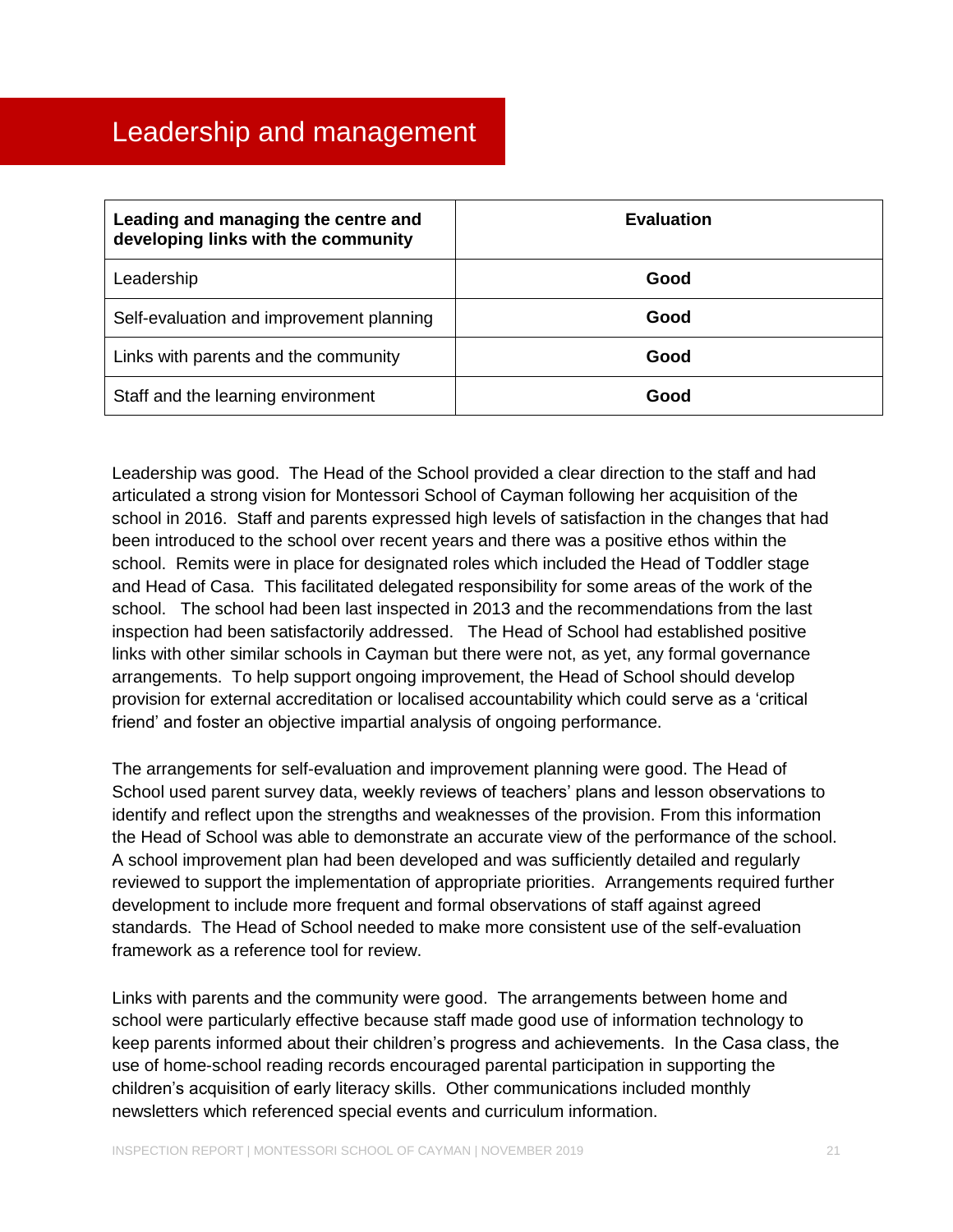Open events were held throughout the year and these included a mix of factual information sessions and face-to-face updates with teachers about the children's progress. To enhance links with parents further, the Head of School and staff should review the end of year reports to include more detailed information for parents regarding the children's achievement against key developmental milestones. The school enjoyed good links with a number of community groups, which helped enhance provision including, for example, partnership with 'Achieve Cayman'.

The staffing and the learning environment were judged to be good. Although a number of staff were recently appointments to the school, all were suitably experienced in their designated roles. Specialist staff supported the delivery of the curriculum programme and the classes received regular visits from a music specialist and a yoga teacher. Resources were sufficient and generally in good condition. Staff use of the spacious and well-resourced outdoor area enhanced the learning experiences of the children. Accessible Montessori resources supported the children's regular presentations and appropriately promoted the children's independence and responsibility for learning. Although resources were ample, there was scope for extending the breadth and range of information and communication technology resources to support children's early programming and coding skills. At the time of the inspection, the Head of School held a teaching responsibility within the Toddler programme each day. There were plans to appoint an additional member of staff to allow time for the Head of School to further lead aspects of management and school evaluation.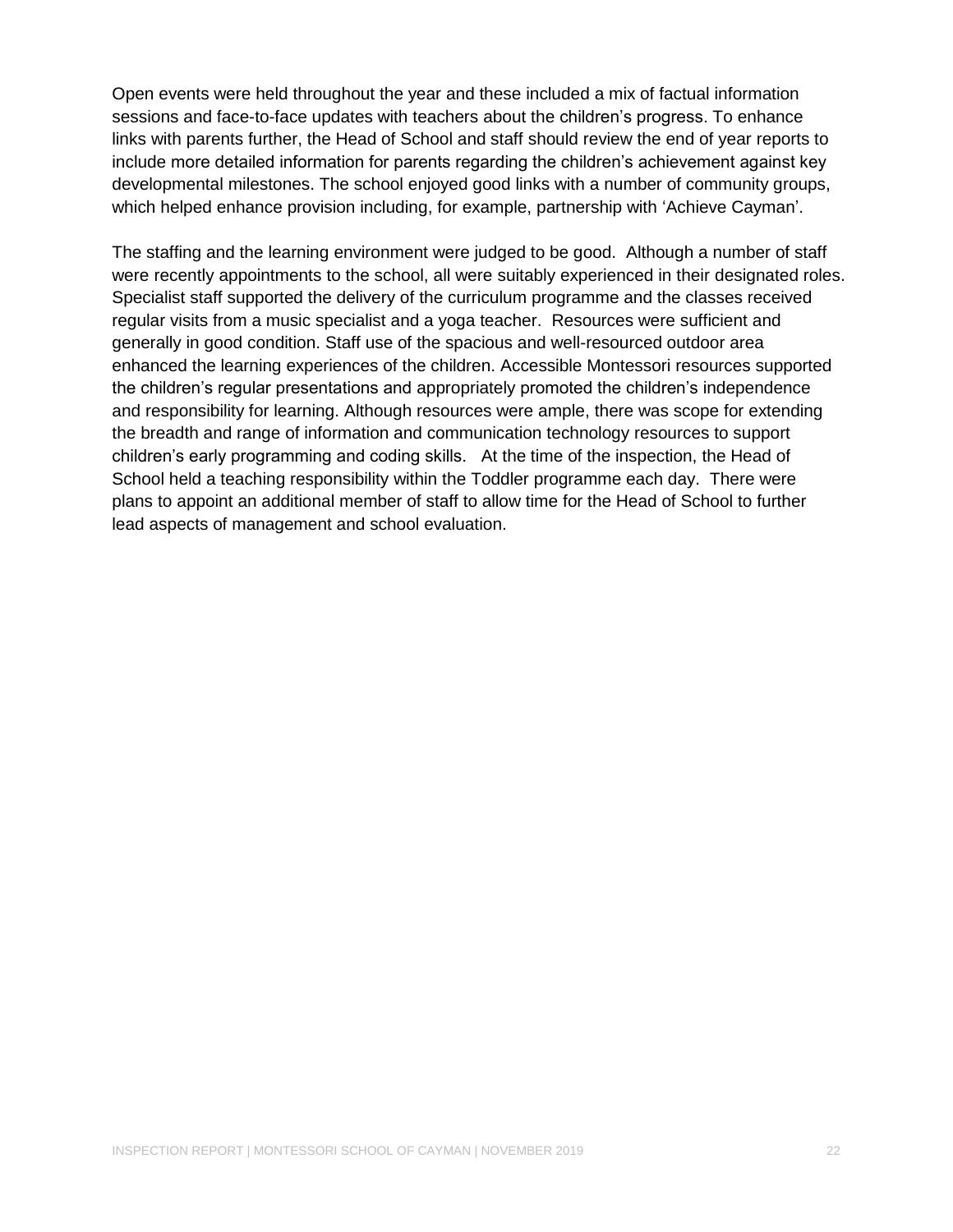### <span id="page-22-0"></span>**Survey results**

Twenty-nine parents and eight staff completed the on-line survey. The results from the survey are detailed in Appendices One and Two to this report.

All parents completed the survey in advance of the inspection. There were high levels of satisfaction with the school and all felt that Montessori School of Cayman offered a good quality of education. Parents were particularly pleased with the quality of care provided by staff because all stated that their children were safe and well cared for by teachers. All considered the school to be well led and believed that communication between school and home was timely and effective. Most stated that their children were making good progress in the different areas of learning. Parents judged the school to be well resourced and almost all felt that staff were skilled, suitably experienced and well qualified. Ten parents made comments as part of their survey submission. The views of all were effectively summarised by one parent who wrote, 'I think this school has developed well in the two and half years in which my child has attended. I feel very involved and informed about what is happening. I feel very happy with the education and caring environment provided at this school'.

All staff, including specialist teachers and support staff completed the on-line survey. Staff expressed high levels of satisfaction and judged that the school offered a good quality of education. Staff reported that the children were well behaved and that links with parents and the community were effective. All judged the school to be well resourced and most considered Montessori School of Cayman to be well led. Although a majority reported that professional development opportunities were good, over one third were unsure. All staff felt that the children in the school were dealt with fairly and that their progress in key areas of learning was good.

#### **What happens next?**

As the school is judged to be providing a **good** quality of education, there will be no further inspection of Montessori School of Cayman, until the next cycle of inspections, which commences in September 2020.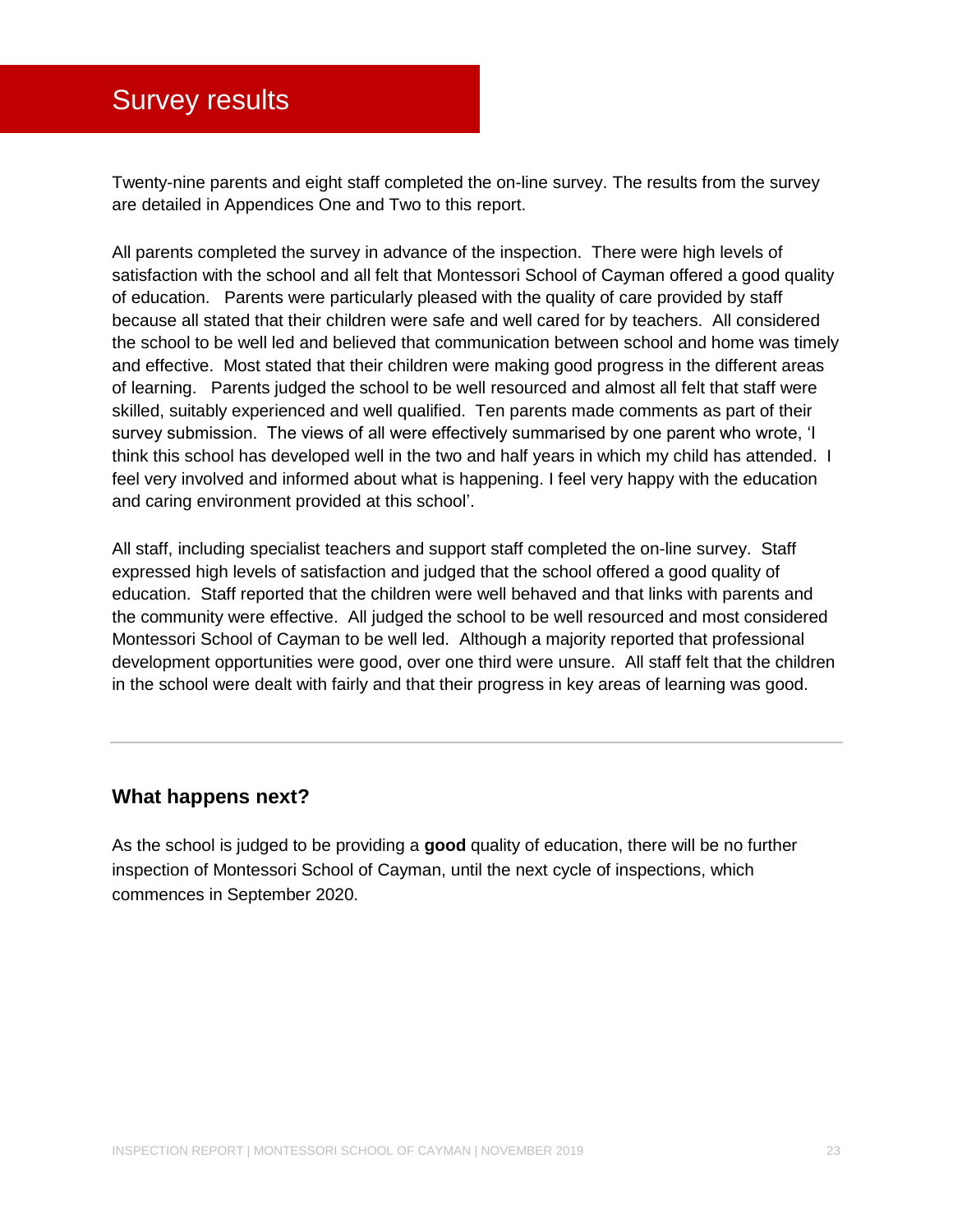### <span id="page-23-0"></span>**Office of Education Standards | Parent Survey 2019**

#### *How many years has your child eldest child been at this school?*

| <b>Response</b>                              | <b>Percentage</b> | <b>Count</b>    |
|----------------------------------------------|-------------------|-----------------|
| Less than one year                           | 44.83%            | 13 <sup>1</sup> |
| More than one year but less than three years | 55.17%            | 16              |
| More than three years                        | $0.00\%$          |                 |
|                                              | <b>Answered</b>   | 29              |
|                                              | <b>Skipped</b>    |                 |

*What is your nationality?*



#### *My child is making good progress in English.*

| <b>Response</b>                              | <b>Percentage</b> | <b>Count</b> |
|----------------------------------------------|-------------------|--------------|
| <b>Strongly Agree</b>                        | 71.43%            | 20           |
| Agree                                        | 25.00%            |              |
| <b>Disagree</b>                              | $0.00\%$          |              |
| <b>Strongly Disagree</b>                     | 0.00%             |              |
| I am unsure or unable to answer the question | 3.57%             |              |
|                                              | <b>Answered</b>   | 28           |
|                                              | <b>Skipped</b>    |              |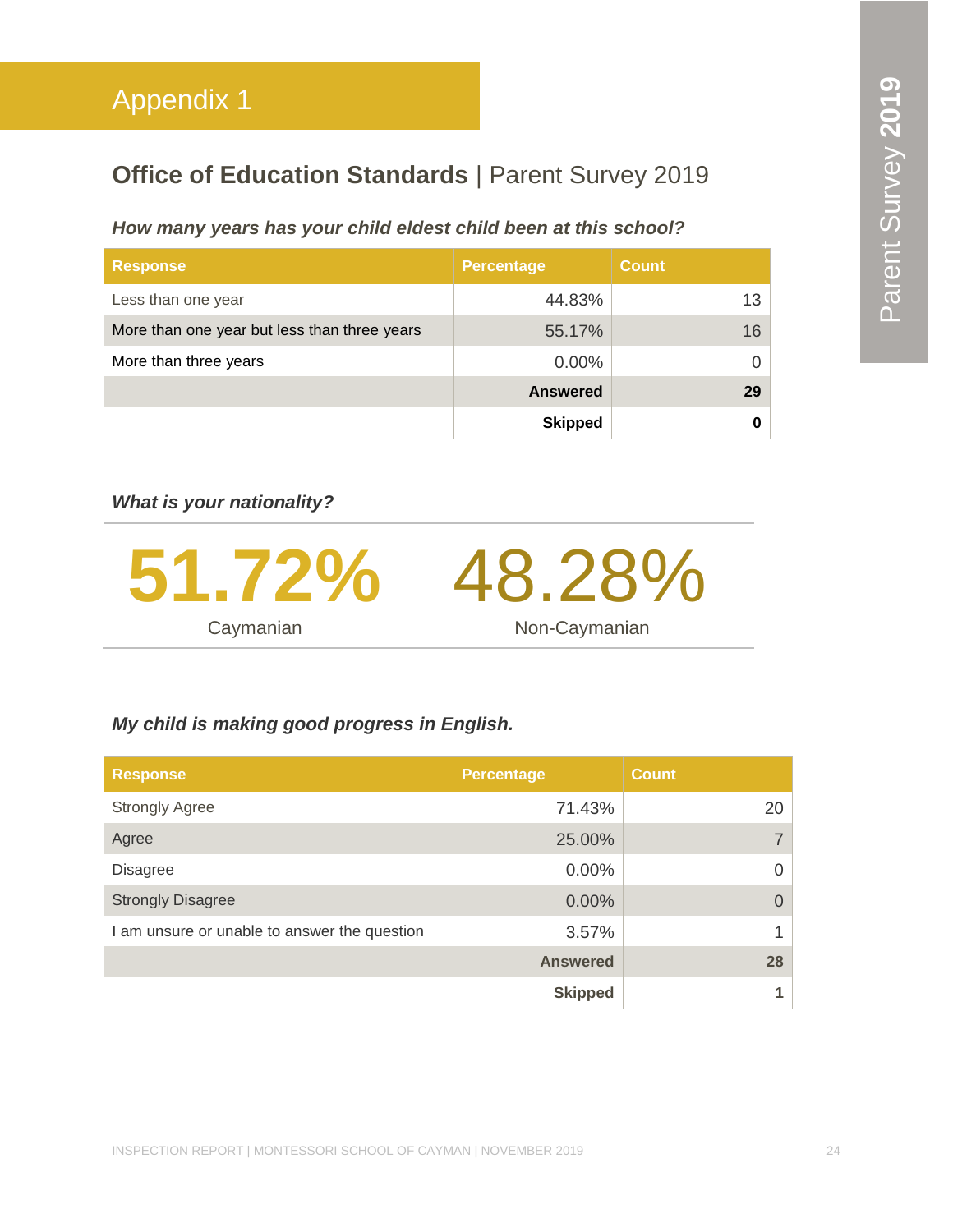#### *My child is making good progress in mathematics.*

| <b>Response</b>                              | <b>Percentage</b> | <b>Count</b> |
|----------------------------------------------|-------------------|--------------|
| <b>Strongly Agree</b>                        | 57.14%            | 16           |
| Agree                                        | 21.43%            | 6            |
| <b>Disagree</b>                              | 0.00%             | 0            |
| <b>Strongly Disagree</b>                     | $0.00\%$          | $\Omega$     |
| I am unsure or unable to answer the question | 21.43%            | 6            |
|                                              | <b>Answered</b>   | 28           |
|                                              | <b>Skipped</b>    |              |

*My child is making good progress in science.*

| <b>Response</b>                              | <b>Percentage</b> | <b>Count</b>    |
|----------------------------------------------|-------------------|-----------------|
| <b>Strongly Agree</b>                        | 42.86%            | 12              |
| Agree                                        | 21.43%            | 6               |
| <b>Disagree</b>                              | $0.00\%$          | 0               |
| <b>Strongly Disagree</b>                     | 0.00%             | 0               |
| I am unsure or unable to answer the question | 35.71%            | 10 <sup>°</sup> |
|                                              | <b>Answered</b>   | 28              |
|                                              | <b>Skipped</b>    |                 |

#### *Overall, in all other subjects, my child is making good progress in their learning.*

| <b>Response</b>                              | <b>Percentage</b> | <b>Count</b> |
|----------------------------------------------|-------------------|--------------|
| <b>Strongly Agree</b>                        | 67.86%            | 19           |
| Agree                                        | 21.43%            | 6            |
| <b>Disagree</b>                              | 3.57%             |              |
| <b>Strongly Disagree</b>                     | $0.00\%$          | 0            |
| I am unsure or unable to answer the question | 7.14%             | 2            |
|                                              | <b>Answered</b>   | 28           |
|                                              | <b>Skipped</b>    |              |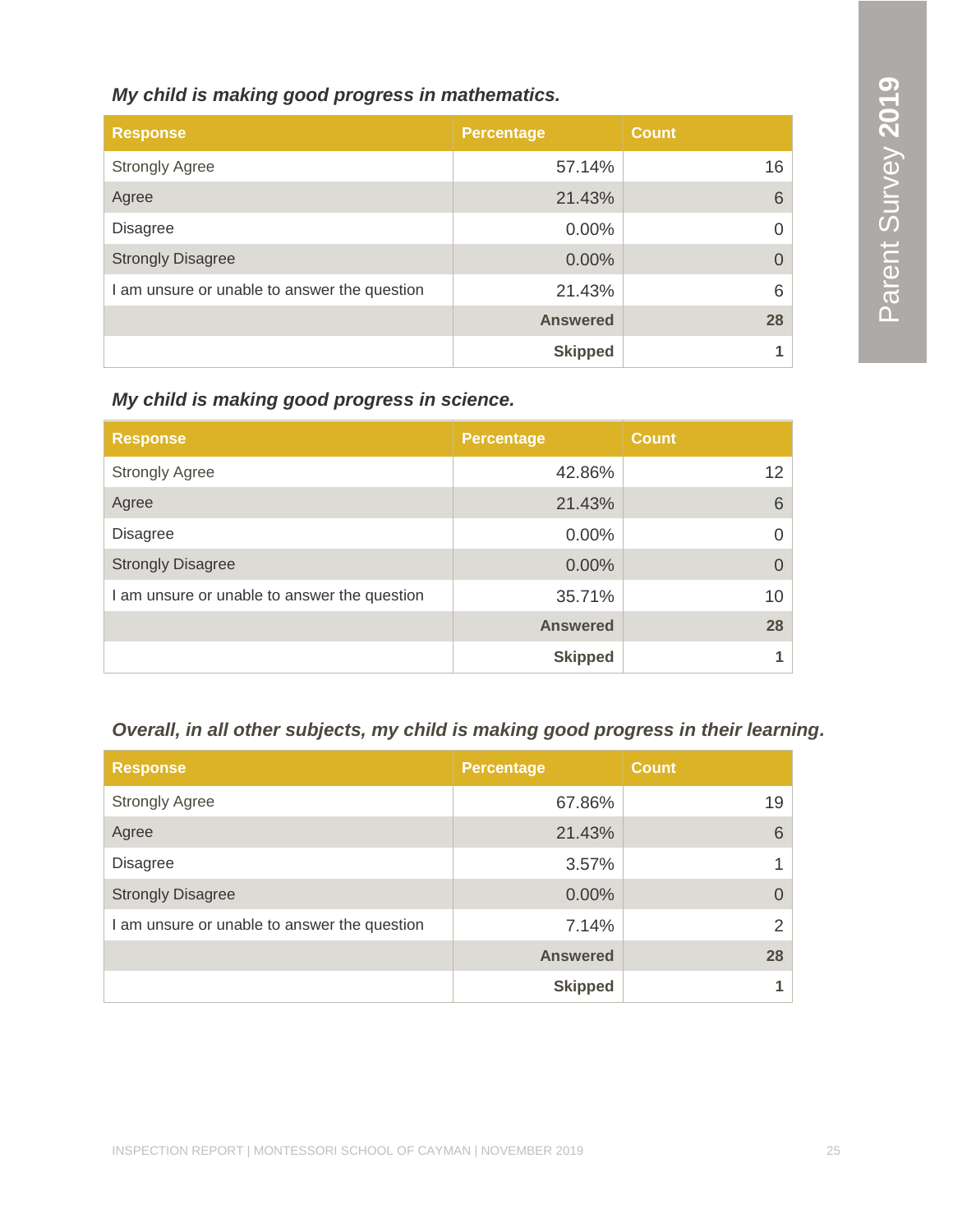*The behaviour of most students in the school is good.*

| <b>Response</b>                              | <b>Percentage</b> | <b>Count</b> |
|----------------------------------------------|-------------------|--------------|
| <b>Strongly Agree</b>                        | 71.43%            | 20           |
| Agree                                        | 25.00%            |              |
| <b>Disagree</b>                              | 0.00%             |              |
| <b>Strongly Disagree</b>                     | 0.00%             |              |
| I am unsure or unable to answer the question | 3.57%             |              |
|                                              | <b>Answered</b>   | 28           |
|                                              | <b>Skipped</b>    |              |

#### *My child is developing a good sense of responsibility as a member of the wider community.*

| <b>Response</b>                              | <b>Percentage</b> | <b>Count</b> |
|----------------------------------------------|-------------------|--------------|
| <b>Strongly Agree</b>                        | 67.86%            | 19           |
| Agree                                        | 32.14%            | 9            |
| <b>Disagree</b>                              | $0.00\%$          | 0            |
| <b>Strongly Disagree</b>                     | 0.00%             | 0            |
| I am unsure or unable to answer the question | 0.00%             | 0            |
|                                              | <b>Answered</b>   | 28           |
|                                              | <b>Skipped</b>    |              |

#### *The quality of teaching is good.*

| <b>Response</b>                              | <b>Percentage</b> | <b>Count</b>   |
|----------------------------------------------|-------------------|----------------|
| <b>Strongly Agree</b>                        | 82.14%            | 23             |
| Agree                                        | 14.29%            | $\overline{4}$ |
| <b>Disagree</b>                              | 3.57%             |                |
| <b>Strongly Disagree</b>                     | $0.00\%$          | $\Omega$       |
| I am unsure or unable to answer the question | $0.00\%$          | $\Omega$       |
|                                              | <b>Answered</b>   | 28             |
|                                              | <b>Skipped</b>    |                |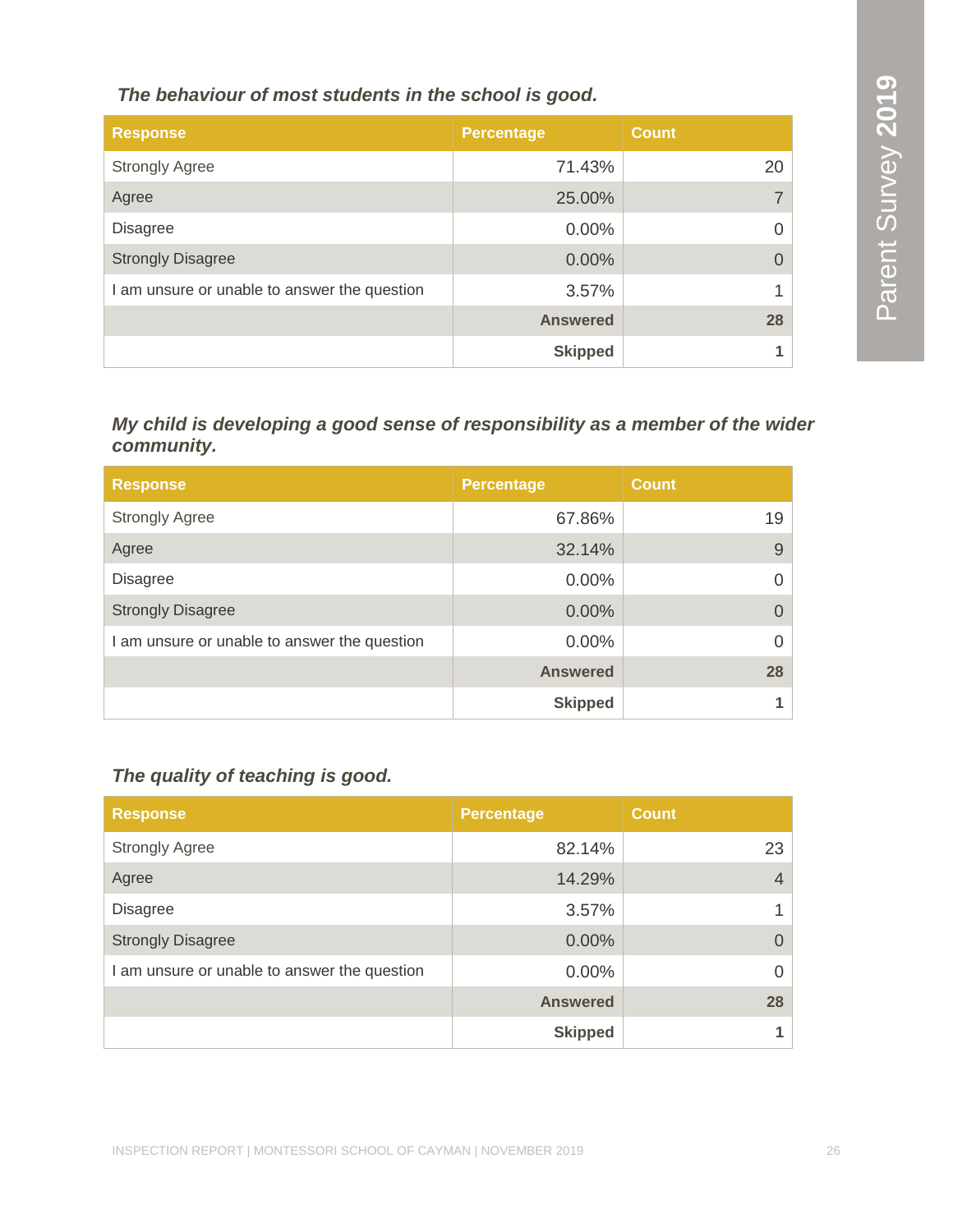#### *My child enjoys most lessons.*

| <b>Response</b>                              | <b>Percentage</b> | <b>Count</b> |
|----------------------------------------------|-------------------|--------------|
| <b>Strongly Agree</b>                        | 82.14%            | 23           |
| Agree                                        | 17.86%            | 5            |
| <b>Disagree</b>                              | 0.00%             | Ω            |
| <b>Strongly Disagree</b>                     | $0.00\%$          |              |
| I am unsure or unable to answer the question | 0.00%             | Ω            |
|                                              | <b>Answered</b>   | 28           |
|                                              | <b>Skipped</b>    |              |

#### *My child is inspired to learn.*

| <b>Response</b>                              | <b>Percentage</b> | <b>Count</b> |
|----------------------------------------------|-------------------|--------------|
| <b>Strongly Agree</b>                        | 82.14%            | 23           |
| Agree                                        | 17.86%            | 5            |
| <b>Disagree</b>                              | $0.00\%$          | 0            |
| <b>Strongly Disagree</b>                     | 0.00%             | 0            |
| I am unsure or unable to answer the question | 0.00%             | 0            |
|                                              | <b>Answered</b>   | 28           |
|                                              | <b>Skipped</b>    |              |

#### *My child can join in a good wide of extra-curricular activities provided by the school.*

| <b>Response</b>                              | <b>Percentage</b> | <b>Count</b> |
|----------------------------------------------|-------------------|--------------|
| <b>Strongly Agree</b>                        | 46.43%            | 13           |
| Agree                                        | 28.57%            | 8            |
| <b>Disagree</b>                              | $0.00\%$          |              |
| <b>Strongly Disagree</b>                     | 0.00%             |              |
| I am unsure or unable to answer the question | 25.00%            |              |
|                                              | <b>Answered</b>   | 28           |
|                                              | <b>Skipped</b>    |              |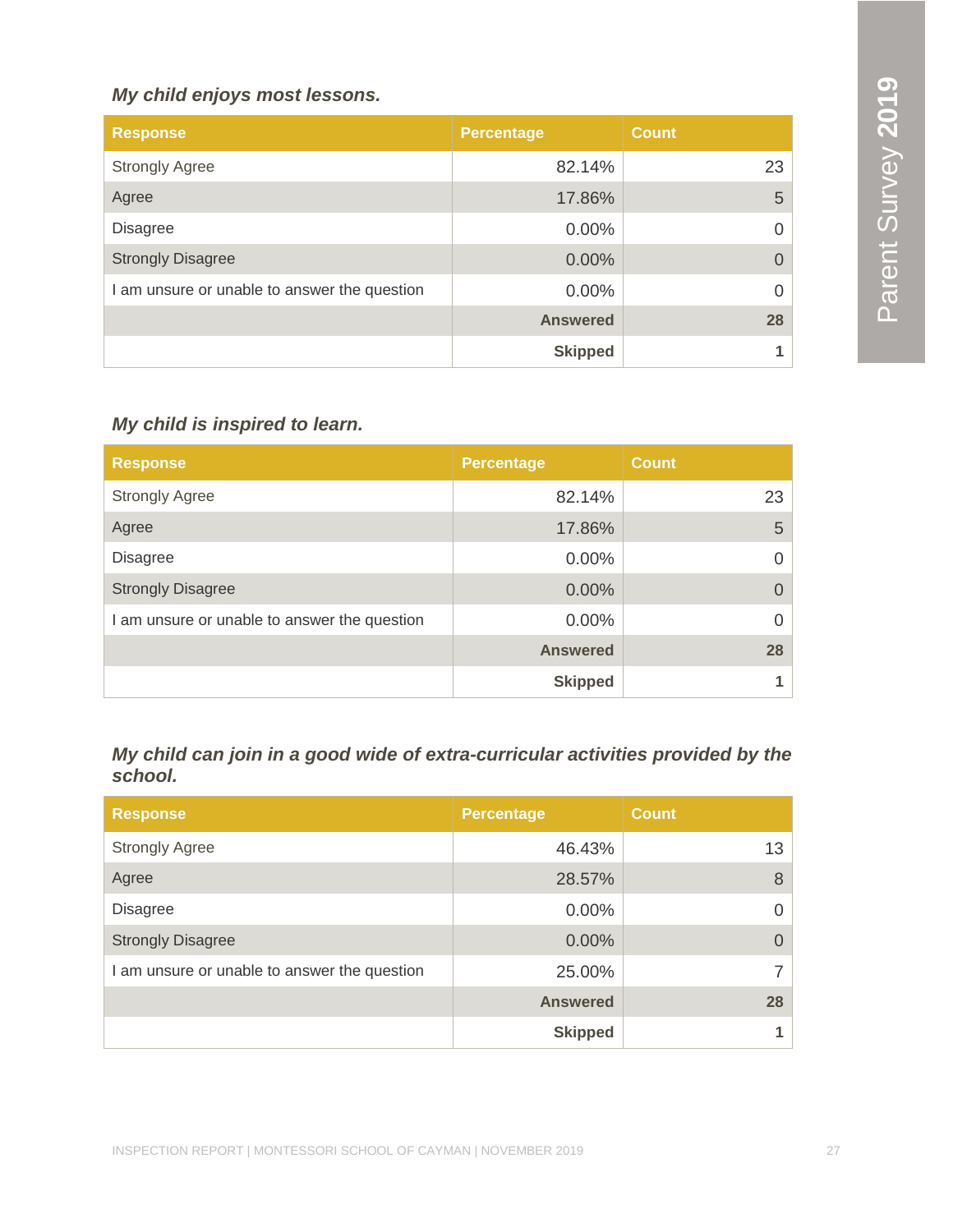#### *The school provides the subjects my child wishes to study*

| <b>Response</b>                              | <b>Percentage</b> | <b>Count</b> |
|----------------------------------------------|-------------------|--------------|
| <b>Strongly Agree</b>                        | 57.14%            | 16           |
| Agree                                        | 17.86%            | 5            |
| <b>Disagree</b>                              | 3.57%             |              |
| <b>Strongly Disagree</b>                     | 0.00%             |              |
| I am unsure or unable to answer the question | 21.43%            | 6            |
|                                              | <b>Answered</b>   | 28           |
|                                              | <b>Skipped</b>    |              |

### *The quality and amount of homework is appropriate.*

| <b>Response</b>                              | <b>Percentage</b> | <b>Count</b> |
|----------------------------------------------|-------------------|--------------|
| <b>Strongly Agree</b>                        | 28.57%            | 8            |
| Agree                                        | 14.29%            | 4            |
| <b>Disagree</b>                              | 0.00%             | 0            |
| <b>Strongly Disagree</b>                     | 0.00%             | $\Omega$     |
| I am unsure or unable to answer the question | 57.14%            | 16           |
|                                              | <b>Answered</b>   | 28           |
|                                              | <b>Skipped</b>    |              |

#### *My child is safe and cared for at school.*

| <b>Response</b>                              | <b>Percentage</b> | <b>Count</b> |
|----------------------------------------------|-------------------|--------------|
| <b>Strongly Agree</b>                        | 92.86%            | 26           |
| Agree                                        | 7.14%             | 2            |
| <b>Disagree</b>                              | $0.00\%$          | $\Omega$     |
| <b>Strongly Disagree</b>                     | 0.00%             | $\Omega$     |
| I am unsure or unable to answer the question | $0.00\%$          | 0            |
|                                              | <b>Answered</b>   | 28           |
|                                              | <b>Skipped</b>    |              |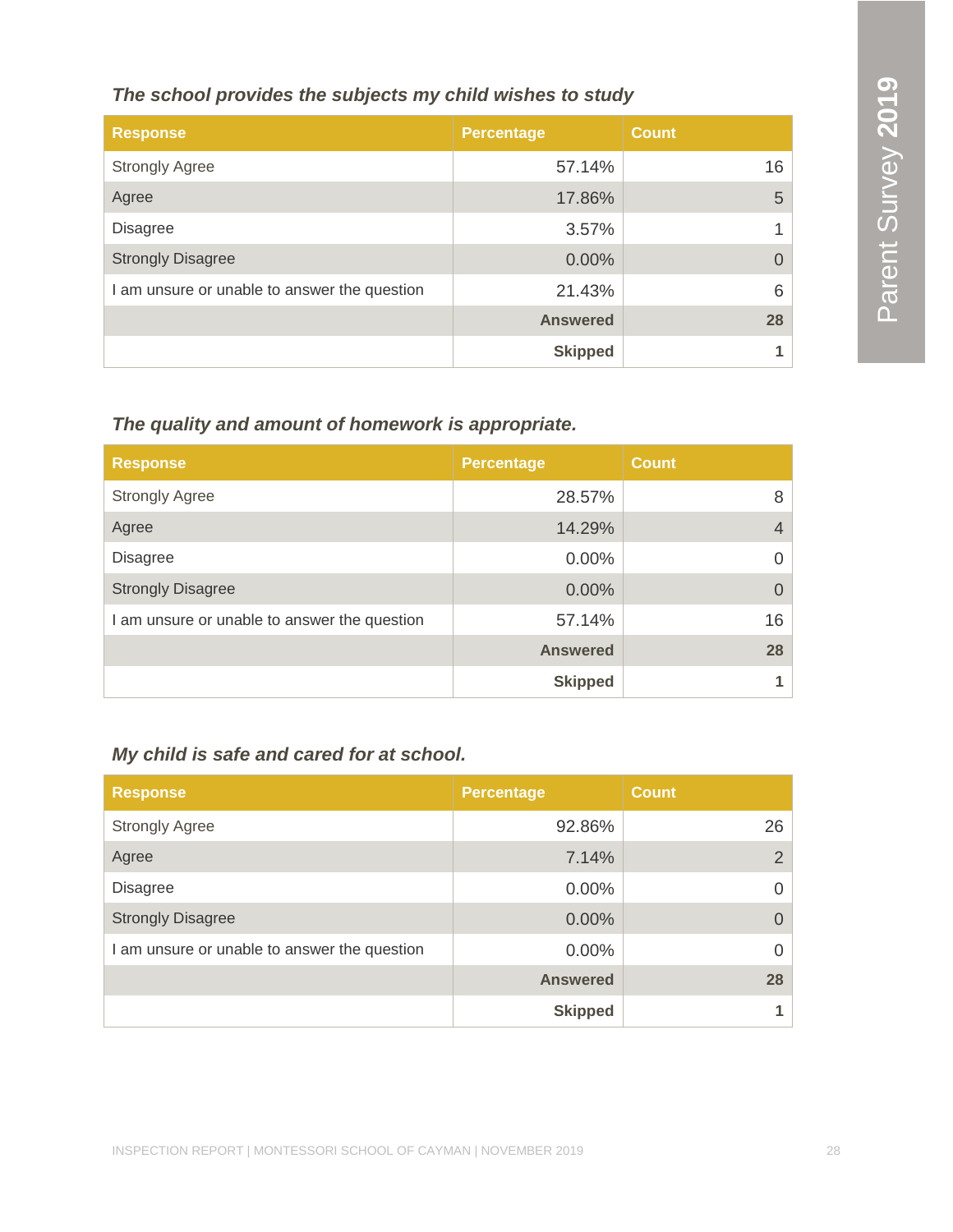| The school helps my child choose a healthy lifestyle. |                   |              |
|-------------------------------------------------------|-------------------|--------------|
| <b>Response</b>                                       | <b>Percentage</b> | <b>Count</b> |
| <b>Strongly Agree</b>                                 | 78.57%            | 22           |
| Agree                                                 | 17.86%            | 5            |
| <b>Disagree</b>                                       | $0.00\%$          | 0            |
| <b>Strongly Disagree</b>                              | 0.00%             | Ω            |
| I am unsure or unable to answer the question          | 3.57%             | и            |
|                                                       | <b>Answered</b>   | 28           |
|                                                       | <b>Skipped</b>    |              |

### *My child is safe while on school buses.*

| <b>Response</b>                              | <b>Percentage</b> | <b>Count</b> |
|----------------------------------------------|-------------------|--------------|
| <b>Strongly Agree</b>                        | 14.29%            | 4            |
| Agree                                        | 3.57%             |              |
| <b>Disagree</b>                              | 0.00%             | 0            |
| <b>Strongly Disagree</b>                     | 0.00%             | $\Omega$     |
| I am unsure or unable to answer the question | 82.14%            | 23           |
|                                              | <b>Answered</b>   | 28           |
|                                              | <b>Skipped</b>    |              |

#### *My child is treated fairly at school.*

| <b>Response</b>                              | <b>Percentage</b> | <b>Count</b> |
|----------------------------------------------|-------------------|--------------|
| <b>Strongly Agree</b>                        | 71.43%            | 20           |
| Agree                                        | 28.57%            | 8            |
| <b>Disagree</b>                              | $0.00\%$          | 0            |
| <b>Strongly Disagree</b>                     | $0.00\%$          | $\Omega$     |
| I am unsure or unable to answer the question | $0.00\%$          | 0            |
|                                              | <b>Answered</b>   | 28           |
|                                              | <b>Skipped</b>    |              |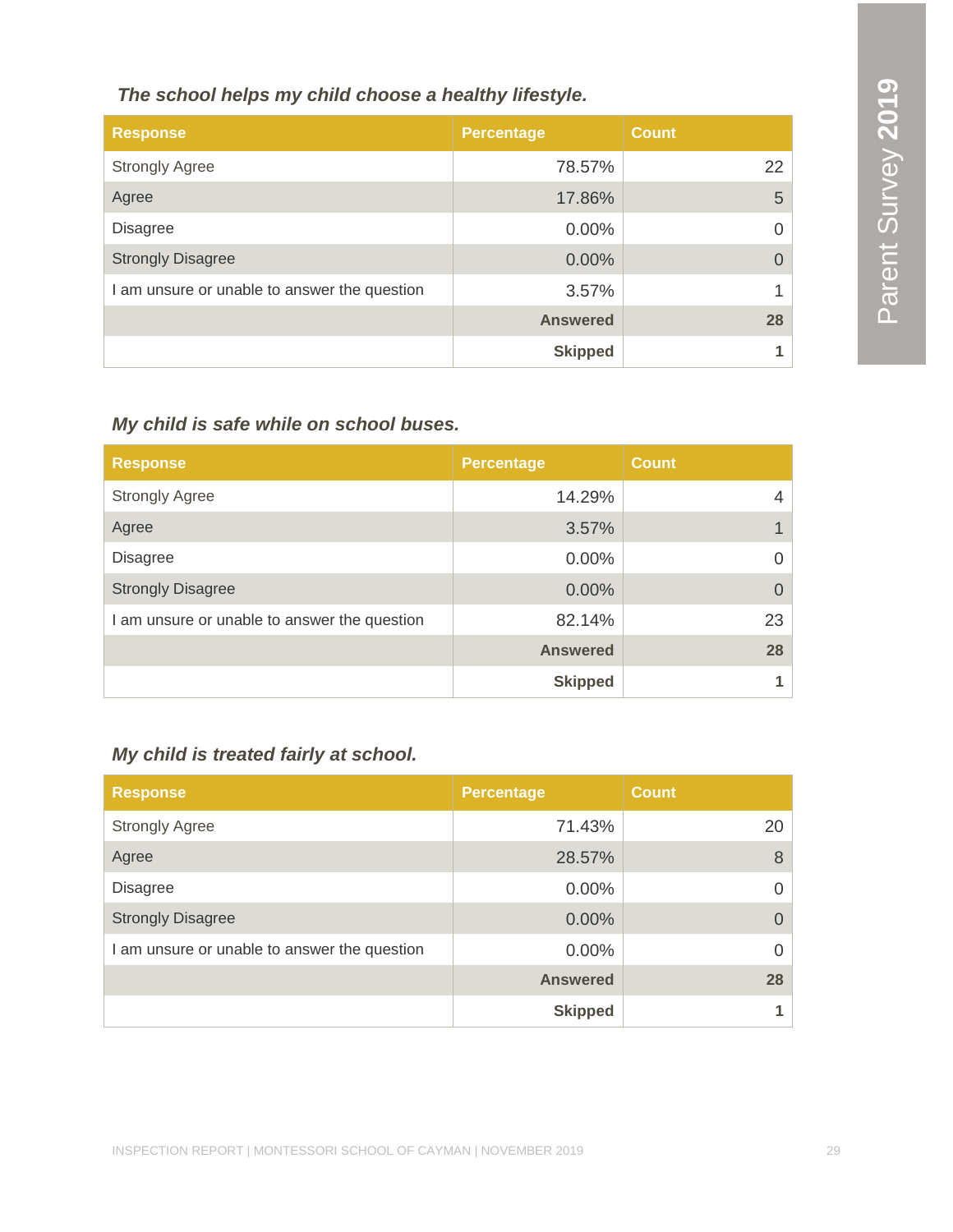*The school deals effectively with incidents of bullying.*

| <b>Response</b>                              | <b>Percentage</b> | <b>Count</b> |
|----------------------------------------------|-------------------|--------------|
| <b>Strongly Agree</b>                        | 50.00%            | 14           |
| Agree                                        | 17.86%            | 5            |
| <b>Disagree</b>                              | 3.57%             |              |
| <b>Strongly Disagree</b>                     | 0.00%             |              |
| I am unsure or unable to answer the question | 28.57%            | 8            |
|                                              | <b>Answered</b>   | 28           |
|                                              | <b>Skipped</b>    |              |

*The school helps my child make good choices about his or her future education and career.*

| <b>Response</b>                              | <b>Percentage</b> | <b>Count</b>   |
|----------------------------------------------|-------------------|----------------|
| <b>Strongly Agree</b>                        | 35.71%            | 10             |
| Agree                                        | 14.29%            | $\overline{4}$ |
| <b>Disagree</b>                              | $0.00\%$          | Ω              |
| <b>Strongly Disagree</b>                     | 0.00%             | 0              |
| I am unsure or unable to answer the question | 50.00%            | 14             |
|                                              | <b>Answered</b>   | 28             |
|                                              | <b>Skipped</b>    |                |

#### *The school provides good support to students with special educational needs.*

| <b>Response</b>                              | <b>Percentage</b> | <b>Count</b>  |
|----------------------------------------------|-------------------|---------------|
| <b>Strongly Agree</b>                        | 21.43%            | 6             |
| Agree                                        | 7.14%             | $\mathcal{P}$ |
| <b>Disagree</b>                              | $0.00\%$          |               |
| <b>Strongly Disagree</b>                     | 0.00%             |               |
| I am unsure or unable to answer the question | 71.43%            | 20            |
|                                              | <b>Answered</b>   | 28            |
|                                              | <b>Skipped</b>    |               |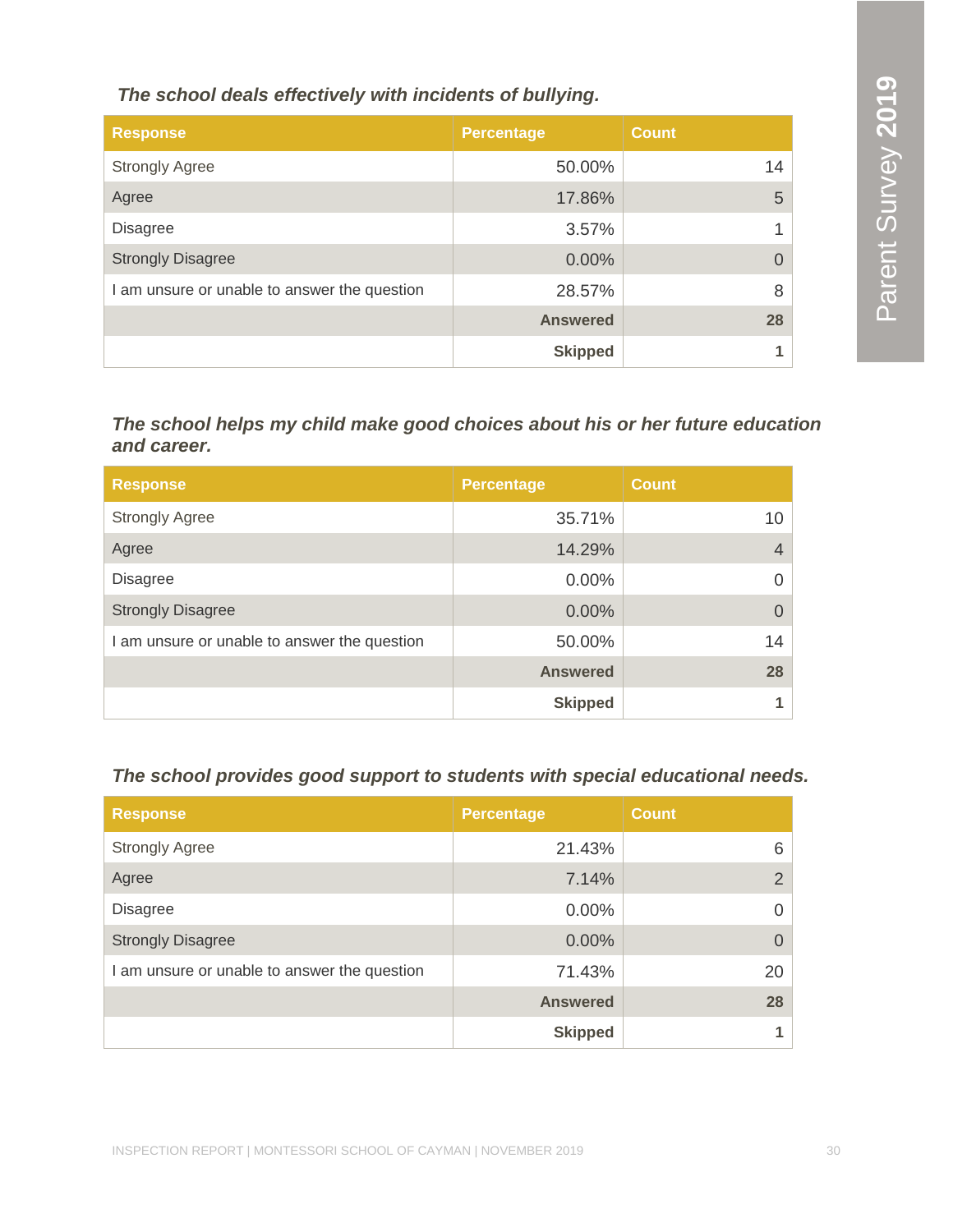#### *The school is well led*.

| <b>Response</b>                              | <b>Percentage</b> | <b>Count</b> |
|----------------------------------------------|-------------------|--------------|
| <b>Strongly Agree</b>                        | 82.14%            | 23           |
| Agree                                        | 17.86%            | 5            |
| <b>Disagree</b>                              | $0.00\%$          | O            |
| <b>Strongly Disagree</b>                     | 0.00%             | O            |
| I am unsure or unable to answer the question | $0.00\%$          | $\Omega$     |
|                                              | <b>Answered</b>   | 28           |
|                                              | <b>Skipped</b>    |              |

#### *I receive good information about the school's improvement plans.*

| <b>Response</b>                              | <b>Percentage</b> | <b>Count</b> |
|----------------------------------------------|-------------------|--------------|
| <b>Strongly Agree</b>                        | 75.00%            | 21           |
| Agree                                        | 17.86%            | 5            |
| <b>Disagree</b>                              | 3.57%             |              |
| <b>Strongly Disagree</b>                     | 0.00%             |              |
| I am unsure or unable to answer the question | 3.57%             |              |
|                                              | <b>Answered</b>   | 28           |
|                                              | <b>Skipped</b>    |              |

#### *Communication between the school and parents is effective and timely.*

| <b>Response</b>                              | <b>Percentage</b> | <b>Count</b> |
|----------------------------------------------|-------------------|--------------|
| <b>Strongly Agree</b>                        | 78.57%            | 22           |
| Agree                                        | 21.43%            | 6            |
| <b>Disagree</b>                              | $0.00\%$          | 0            |
| <b>Strongly Disagree</b>                     | $0.00\%$          | $\Omega$     |
| I am unsure or unable to answer the question | $0.00\%$          | $\Omega$     |
|                                              | <b>Answered</b>   | 28           |
|                                              | <b>Skipped</b>    | 1            |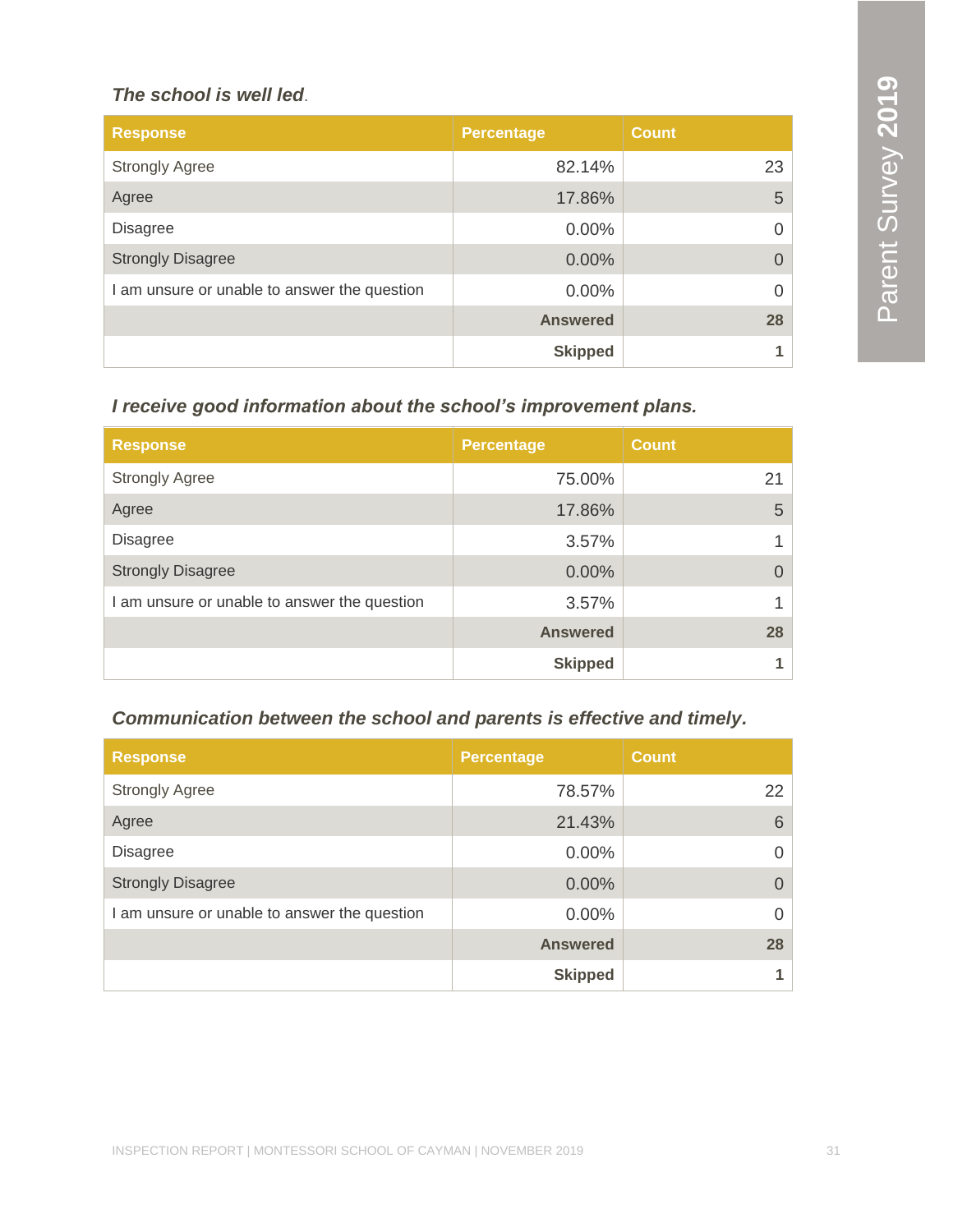#### *The school responds appropriately to parental concerns.*

| <b>Response</b>                              | Percentage      | <b>Count</b> |
|----------------------------------------------|-----------------|--------------|
| <b>Strongly Agree</b>                        | 75.00%          | 21           |
| Agree                                        | 17.86%          | 5            |
| <b>Disagree</b>                              | 3.57%           |              |
| <b>Strongly Disagree</b>                     | $0.00\%$        |              |
| I am unsure or unable to answer the question | 3.57%           |              |
|                                              | <b>Answered</b> | 28           |
|                                              | <b>Skipped</b>  |              |

#### *School reports are regular and informative.*

| <b>Response</b>                              | <b>Percentage</b> | <b>Count</b> |
|----------------------------------------------|-------------------|--------------|
| <b>Strongly Agree</b>                        | 85.71%            | 24           |
| Agree                                        | 14.29%            | 4            |
| <b>Disagree</b>                              | 0.00%             | 0            |
| <b>Strongly Disagree</b>                     | 0.00%             | 0            |
| I am unsure or unable to answer the question | 0.00%             | 0            |
|                                              | <b>Answered</b>   | 28           |
|                                              | <b>Skipped</b>    |              |

#### *Parent-teacher meetings are helpful and help regularly.*

| <b>Response</b>                              | <b>Percentage</b> | <b>Count</b> |
|----------------------------------------------|-------------------|--------------|
| <b>Strongly Agree</b>                        | 60.71%            | 17           |
| Agree                                        | 32.14%            | 9            |
| <b>Disagree</b>                              | $0.00\%$          | $\Omega$     |
| <b>Strongly Disagree</b>                     | 0.00%             | $\Omega$     |
| I am unsure or unable to answer the question | 7.14%             | 2            |
|                                              | <b>Answered</b>   | 28           |
|                                              | <b>Skipped</b>    |              |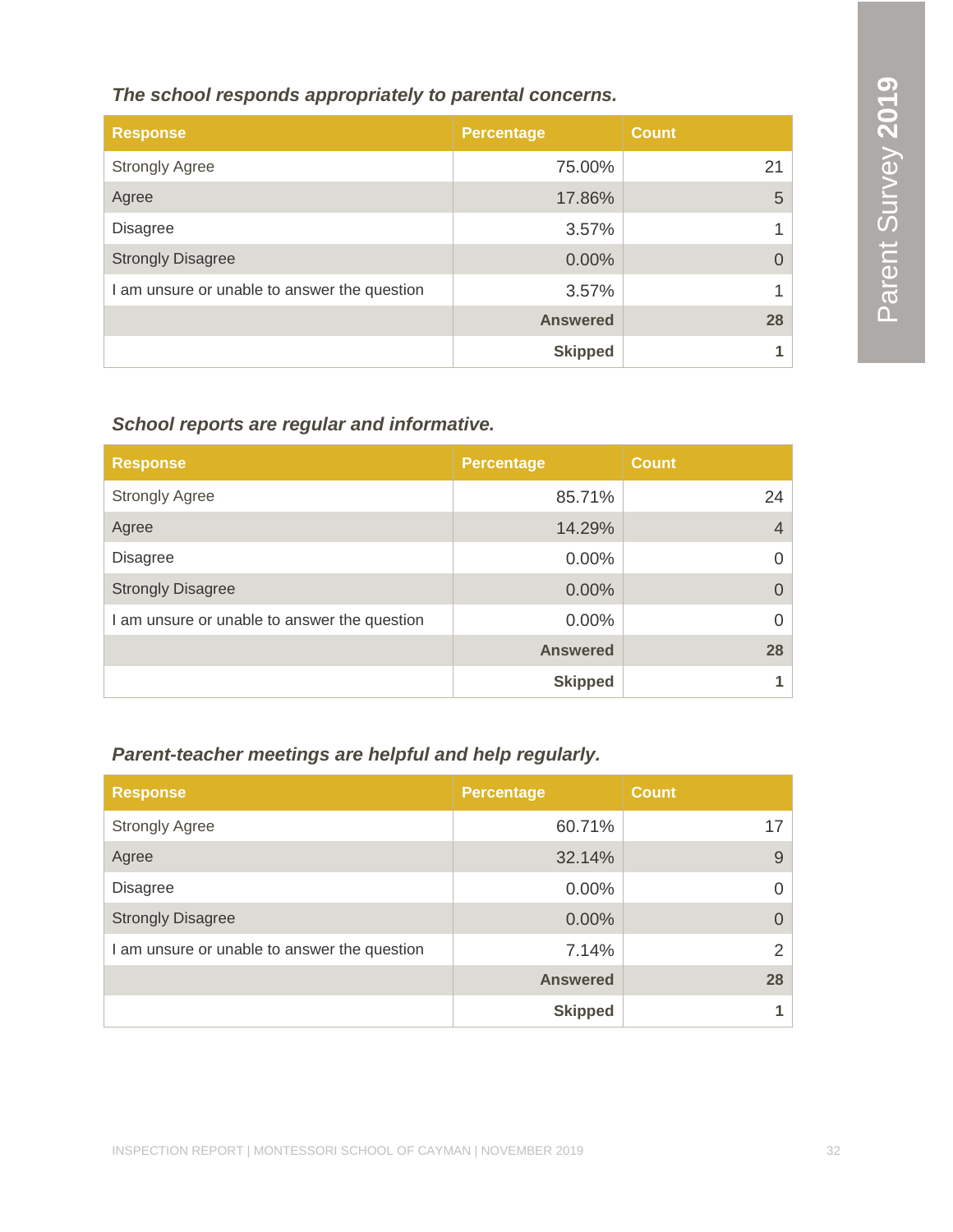*Parents are effectively involved in the work of the school.*

| <b>Response</b>                              | <b>Percentage</b> | <b>Count</b> |
|----------------------------------------------|-------------------|--------------|
| <b>Strongly Agree</b>                        | 46.43%            | 13           |
| Agree                                        | 32.14%            | 9            |
| <b>Disagree</b>                              | 3.57%             |              |
| <b>Strongly Disagree</b>                     | 0.00%             |              |
| I am unsure or unable to answer the question | 17.86%            | 5            |
|                                              | <b>Answered</b>   | 28           |
|                                              | <b>Skipped</b>    |              |

#### *The school enjoys good links with the wider community.*

| <b>Response</b>                              | <b>Percentage</b> | <b>Count</b> |
|----------------------------------------------|-------------------|--------------|
| <b>Strongly Agree</b>                        | 57.14%            | 16           |
| Agree                                        | 25.00%            |              |
| <b>Disagree</b>                              | $0.00\%$          | 0            |
| <b>Strongly Disagree</b>                     | 0.00%             | 0            |
| I am unsure or unable to answer the question | 17.86%            | 5            |
|                                              | <b>Answered</b>   | 28           |
|                                              | <b>Skipped</b>    |              |

#### *The school has appropriately qualified and suitably skilled teachers and staff.*

| <b>Response</b>                              | <b>Percentage</b> | <b>Count</b> |
|----------------------------------------------|-------------------|--------------|
| <b>Strongly Agree</b>                        | 75.00%            | 21           |
| Agree                                        | 21.43%            | 6            |
| <b>Disagree</b>                              | 3.57%             |              |
| <b>Strongly Disagree</b>                     | 0.00%             |              |
| I am unsure or unable to answer the question | 0.00%             | 0            |
|                                              | <b>Answered</b>   | 28           |
|                                              | <b>Skipped</b>    |              |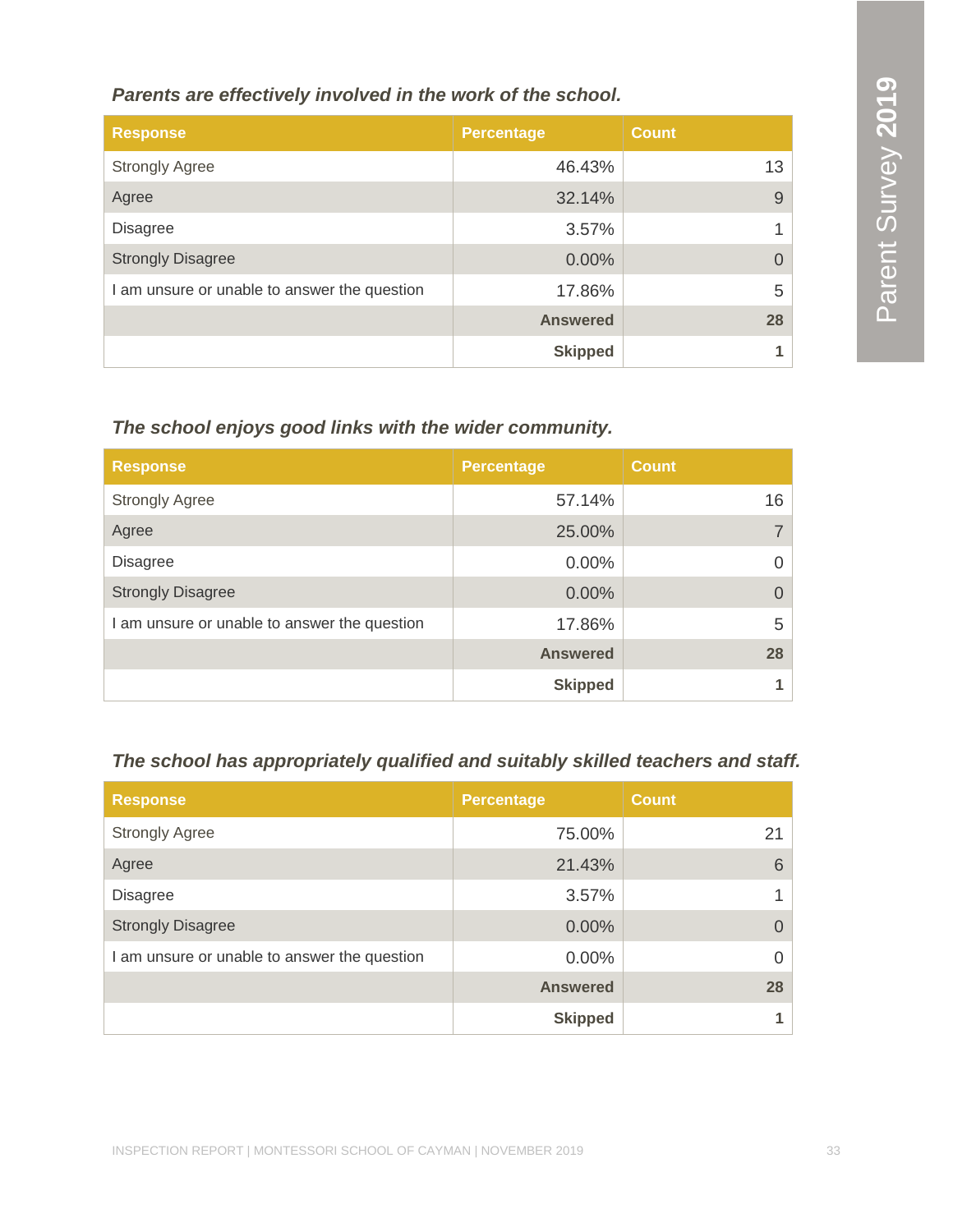*The school provides good quality resources for my child's learning.*

| <b>Response</b>                              | <b>Percentage</b> | <b>Count</b> |
|----------------------------------------------|-------------------|--------------|
| <b>Strongly Agree</b>                        | 75.00%            | 21           |
| Agree                                        | 25.00%            |              |
| <b>Disagree</b>                              | $0.00\%$          |              |
| <b>Strongly Disagree</b>                     | 0.00%             |              |
| I am unsure or unable to answer the question | $0.00\%$          |              |
|                                              | <b>Answered</b>   | 28           |
|                                              | <b>Skipped</b>    |              |

*Overall, I am satisfied with the quality of education provided at this school.*

| 89.29%                  | 10.71%                   |  |
|-------------------------|--------------------------|--|
| <b>Strongly Agree</b>   | Agree                    |  |
| $O\%$                   | $()$ %                   |  |
| <b>Disagree</b>         | <b>Strongly Disagree</b> |  |
| 10/2<br><b>Not Sure</b> |                          |  |
|                         |                          |  |

| <b>Response</b> | <b>Count</b> |
|-----------------|--------------|
| <b>Answered</b> |              |
| <b>Skipped</b>  |              |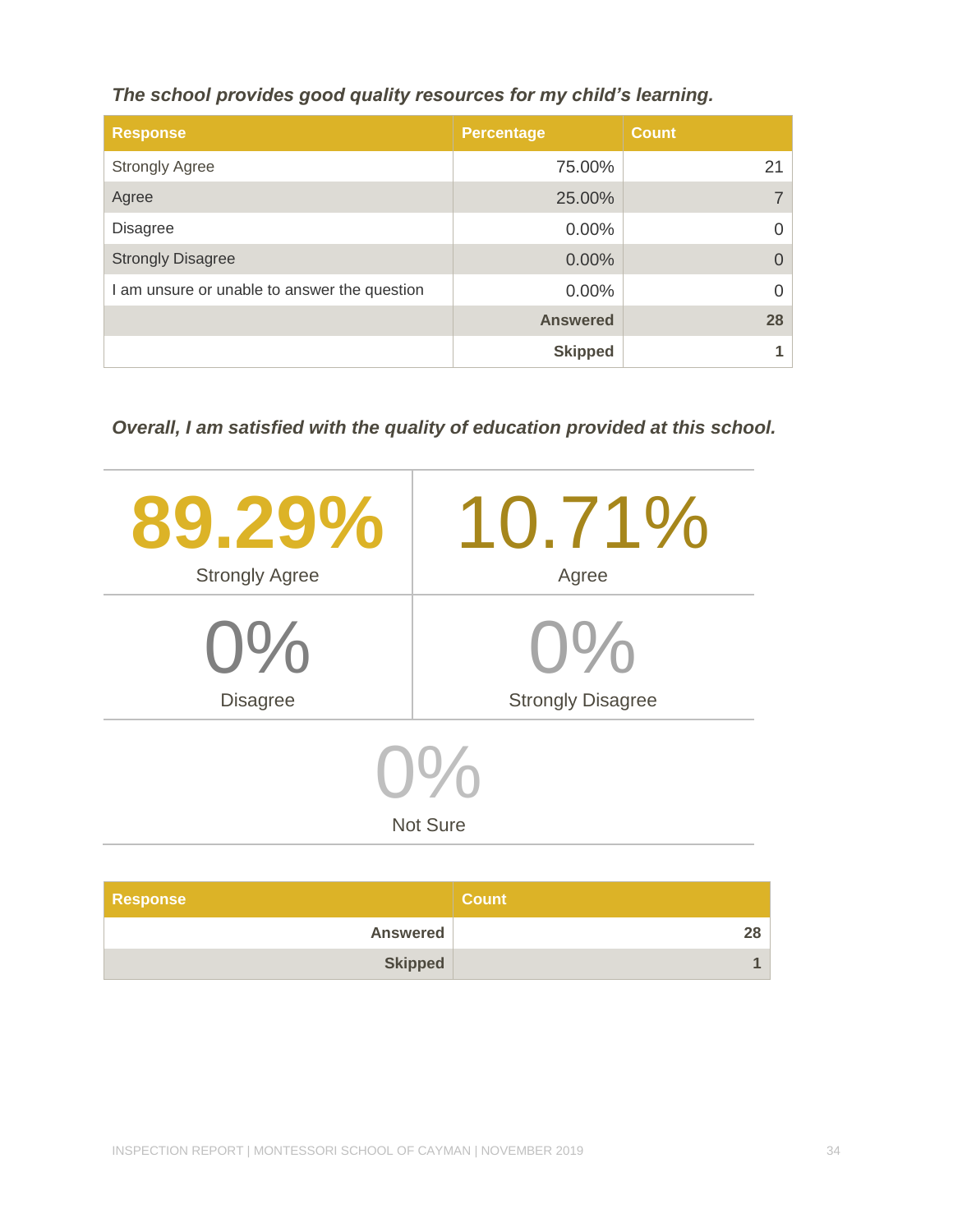## <span id="page-34-0"></span>Appendix 2

### **Office of Education Standards** | Staff Survey 2019

#### *What is your role in the school?*



#### *How long have you worked at this school?*

| <b>Response</b>                              | Percentage      | <b>Count</b> |
|----------------------------------------------|-----------------|--------------|
| One year or less                             | 25.00%          |              |
| More than one year but less than three years | 25.00%          |              |
| Three years or more                          | 50.00%          |              |
|                                              | <b>Answered</b> |              |
|                                              | <b>Skipped</b>  |              |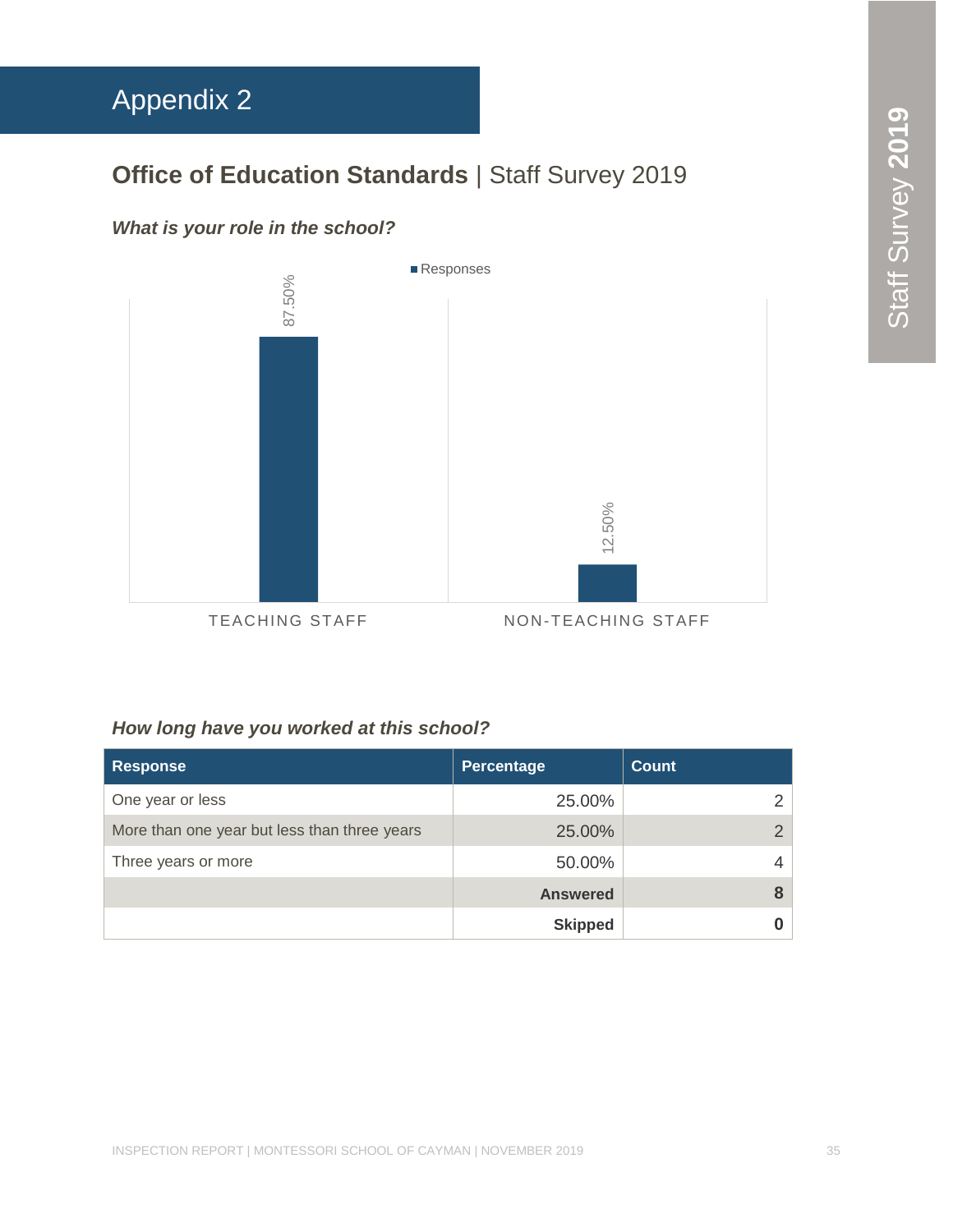37.5% **Caymanian** 



*The behaviour of most children in the school is good.*

| <b>Response</b>                              | Percentage      | <b>Count</b> |
|----------------------------------------------|-----------------|--------------|
| <b>Strongly Agree</b>                        | 37.50%          | 3            |
| Agree                                        | 62.50%          | 5            |
| <b>Disagree</b>                              | 0.00%           | $\Omega$     |
| <b>Strongly Disagree</b>                     | 0.00%           | $\Omega$     |
| I am unsure or unable to answer the question | $0.00\%$        | $\Omega$     |
|                                              | <b>Answered</b> | 8            |
|                                              | <b>Skipped</b>  | 0            |

*Children are taught conflict resolution skills using books, drama, storytelling and other developmentally appropriate methods.*

| <b>Response</b>                              | Percentage      | <b>Count</b> |
|----------------------------------------------|-----------------|--------------|
| <b>Strongly Agree</b>                        | 37.50%          | 3            |
| Agree                                        | 50.00%          |              |
| <b>Disagree</b>                              | $0.00\%$        |              |
| <b>Strongly Disagree</b>                     | 0.00%           |              |
| I am unsure or unable to answer the question | 12.50%          |              |
|                                              | <b>Answered</b> | 8            |
|                                              | <b>Skipped</b>  |              |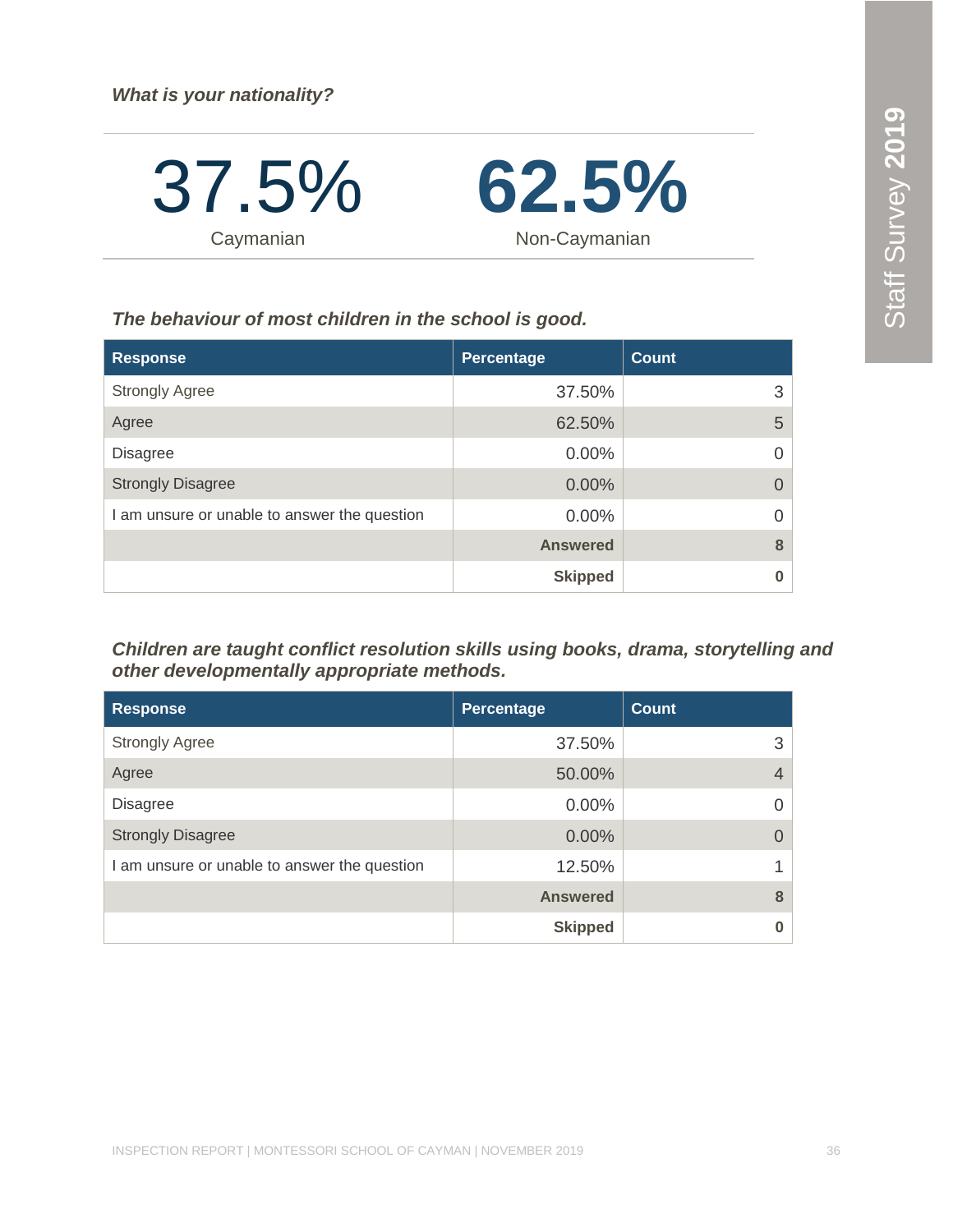*There are good assessment systems in the school.*

| <b>Response</b>                              | <b>Percentage</b> | <b>Count</b> |
|----------------------------------------------|-------------------|--------------|
| <b>Strongly Agree</b>                        | 50.00%            |              |
| Agree                                        | 37.50%            | 3            |
| <b>Disagree</b>                              | $0.00\%$          |              |
| <b>Strongly Disagree</b>                     | 0.00%             |              |
| I am unsure or unable to answer the question | 12.50%            |              |
|                                              | <b>Answered</b>   | 8            |
|                                              | <b>Skipped</b>    |              |

#### *The school supports a positive learning environment and provides good opportunities for children's exploration, choice and independent learning.*

| <b>Response</b>                              | Percentage      | <b>Count</b> |
|----------------------------------------------|-----------------|--------------|
| <b>Strongly Agree</b>                        | 100.00%         | 8            |
| Agree                                        | 0.00%           |              |
| <b>Disagree</b>                              | $0.00\%$        | O            |
| <b>Strongly Disagree</b>                     | 0.00%           |              |
| I am unsure or unable to answer the question | 0.00%           | 0            |
|                                              | <b>Answered</b> | 8            |
|                                              | <b>Skipped</b>  |              |

#### *There is a safe and caring environment for all members of this school community.*

| <b>Response</b>                              | Percentage      | <b>Count</b> |
|----------------------------------------------|-----------------|--------------|
| <b>Strongly Agree</b>                        | 85.71%          | 6            |
| Agree                                        | 14.29%          |              |
| <b>Disagree</b>                              | 0.00%           |              |
| <b>Strongly Disagree</b>                     | 0.00%           |              |
| I am unsure or unable to answer the question | 0.00%           |              |
|                                              | <b>Answered</b> |              |
|                                              | <b>Skipped</b>  |              |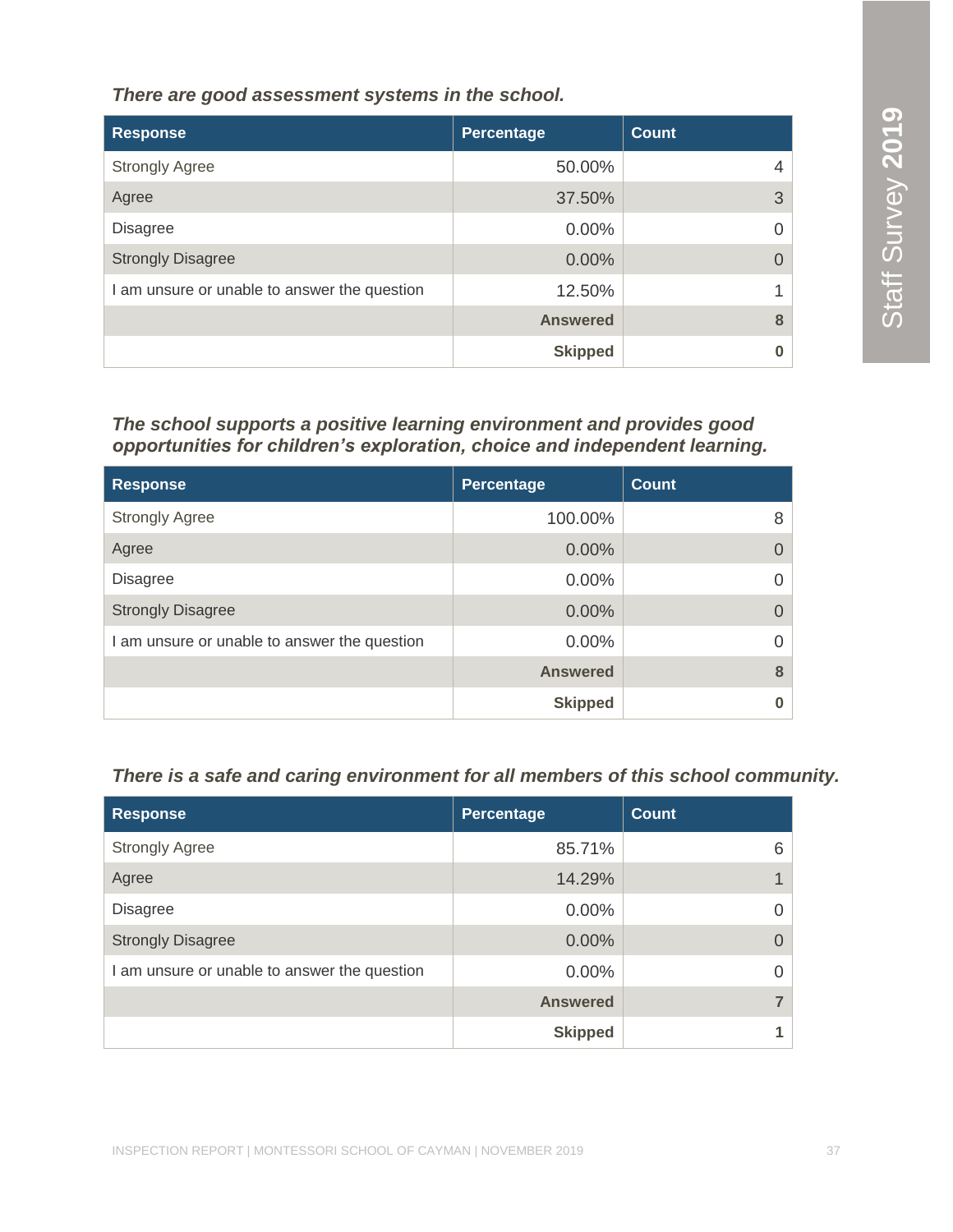*The school helps children to choose a healthy life style.*

| <b>Response</b>                              | Percentage      | <b>Count</b>   |
|----------------------------------------------|-----------------|----------------|
| <b>Strongly Agree</b>                        | 75.00%          | 6              |
| Agree                                        | 25.00%          | $\overline{2}$ |
| <b>Disagree</b>                              | 0.00%           |                |
| <b>Strongly Disagree</b>                     | 0.00%           |                |
| I am unsure or unable to answer the question | $0.00\%$        |                |
|                                              | <b>Answered</b> | 8              |
|                                              | <b>Skipped</b>  |                |

*Where food is provided by the school, it is of sufficient variety, quantity and quality to meet the children's nutritional needs.* 

| <b>Response</b>                              | Percentage      | <b>Count</b>  |
|----------------------------------------------|-----------------|---------------|
| <b>Strongly Agree</b>                        | 75.00%          | 6             |
| Agree                                        | 0.00%           |               |
| <b>Disagree</b>                              | $0.00\%$        |               |
| <b>Strongly Disagree</b>                     | 0.00%           | $\Omega$      |
| I am unsure or unable to answer the question | 25.00%          | $\mathcal{P}$ |
|                                              | <b>Answered</b> | 8             |
|                                              | <b>Skipped</b>  |               |

#### *Children are treated fairly at this school.*

| <b>Response</b>                              | Percentage      | <b>Count</b> |
|----------------------------------------------|-----------------|--------------|
| <b>Strongly Agree</b>                        | 87.50%          |              |
| Agree                                        | 12.50%          |              |
| <b>Disagree</b>                              | 0.00%           | 0            |
| <b>Strongly Disagree</b>                     | 0.00%           | $\Omega$     |
| I am unsure or unable to answer the question | 0.00%           | 0            |
|                                              | <b>Answered</b> | 8            |
|                                              | <b>Skipped</b>  |              |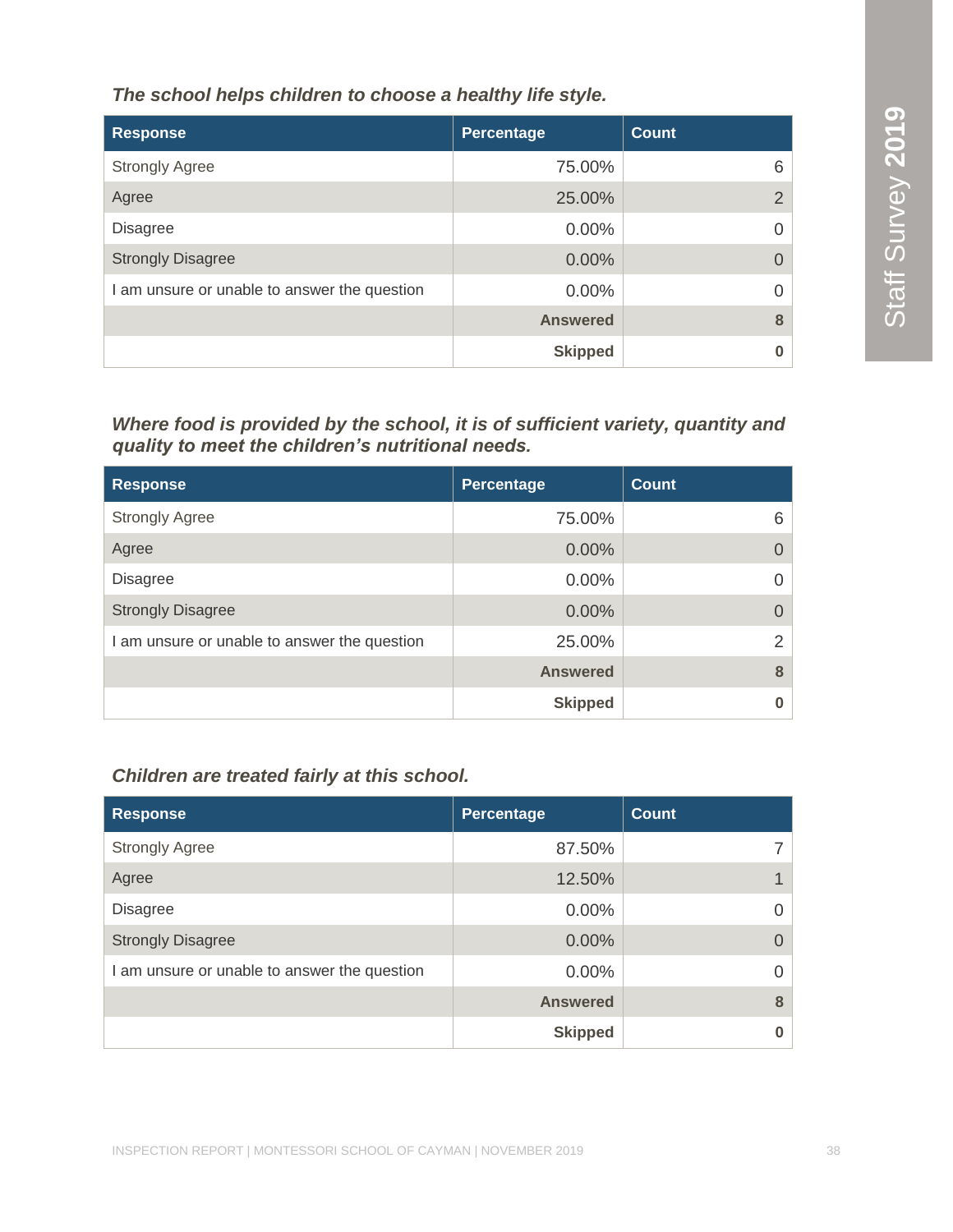*The school deals effectively with incidents of poor behaviour.*

| <b>Response</b>                              | Percentage      | <b>Count</b> |
|----------------------------------------------|-----------------|--------------|
| <b>Strongly Agree</b>                        | 50.00%          |              |
| Agree                                        | 50.00%          | 4            |
| <b>Disagree</b>                              | $0.00\%$        |              |
| <b>Strongly Disagree</b>                     | 0.00%           | $\Omega$     |
| I am unsure or unable to answer the question | $0.00\%$        |              |
|                                              | <b>Answered</b> | 8            |
|                                              | <b>Skipped</b>  |              |

#### *The school provides good support to students with special educational needs.*

| <b>Response</b>                              | <b>Percentage</b> | <b>Count</b> |
|----------------------------------------------|-------------------|--------------|
| <b>Strongly Agree</b>                        | 62.50%            | 5            |
| Agree                                        | 37.50%            | 3            |
| <b>Disagree</b>                              | $0.00\%$          |              |
| <b>Strongly Disagree</b>                     | 0.00%             |              |
| I am unsure or unable to answer the question | 0.00%             |              |
|                                              | <b>Answered</b>   | 8            |
|                                              | <b>Skipped</b>    |              |

*I am aware of the procedures for reporting suspected cases of child abuse under the Children Law (2012).*

| <b>Response</b>                              | <b>Percentage</b> | <b>Count</b> |
|----------------------------------------------|-------------------|--------------|
| <b>Strongly Agree</b>                        | 62.50%            | 5.           |
| Agree                                        | 37.50%            | 3            |
| <b>Disagree</b>                              | 0.00%             | 0            |
| <b>Strongly Disagree</b>                     | 0.00%             | 0            |
| I am unsure or unable to answer the question | 0.00%             | 0            |
|                                              | <b>Answered</b>   | 8            |
|                                              | <b>Skipped</b>    |              |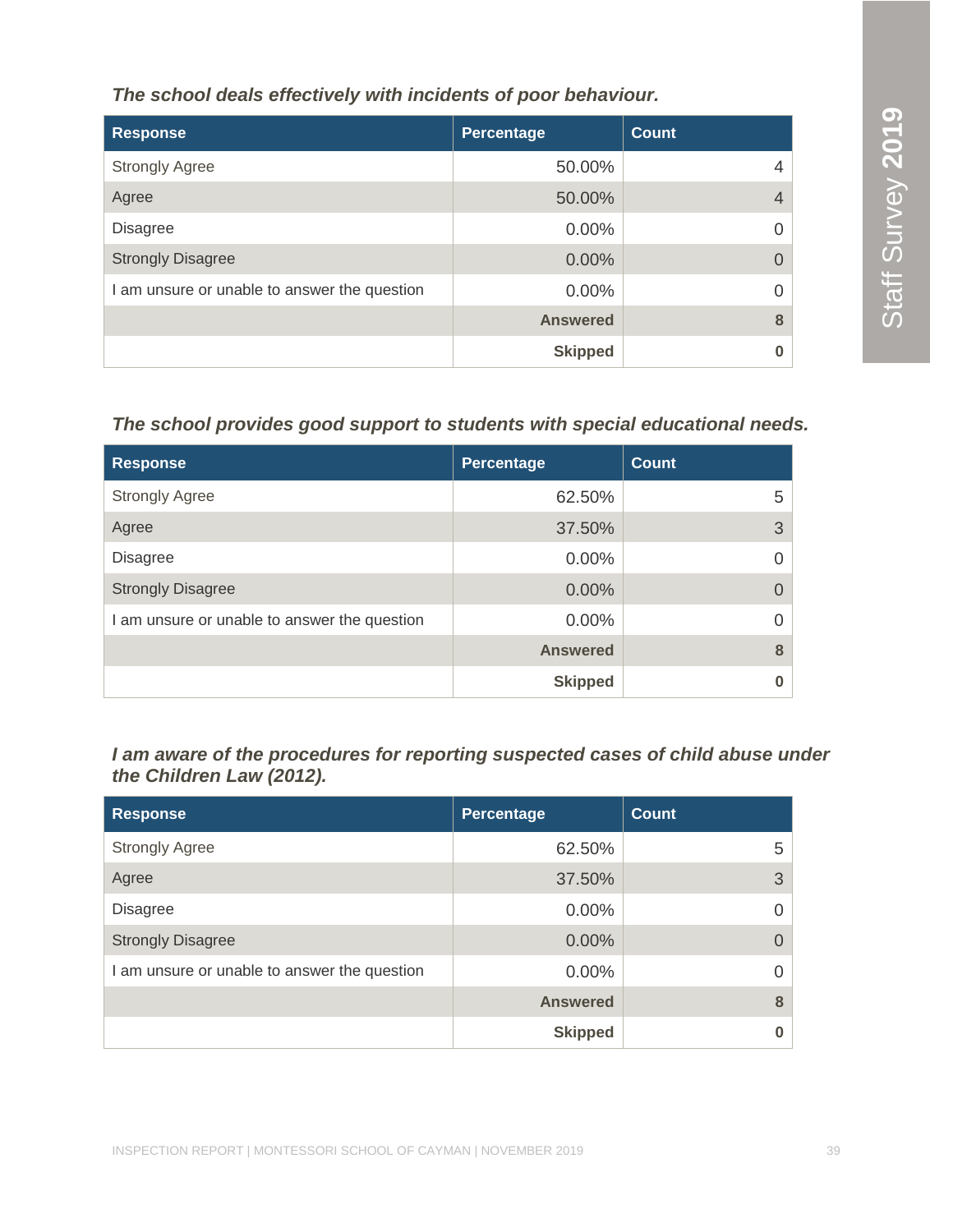#### *The school is well led.*

| <b>Response</b>                              | Percentage      | Count         |
|----------------------------------------------|-----------------|---------------|
| <b>Strongly Agree</b>                        | 50.00%          | 4             |
| Agree                                        | 25.00%          | 2             |
| <b>Disagree</b>                              | $0.00\%$        | $\Omega$      |
| <b>Strongly Disagree</b>                     | $0.00\%$        | $\Omega$      |
| I am unsure or unable to answer the question | 25.00%          | $\mathcal{P}$ |
|                                              | <b>Answered</b> | 8             |
|                                              | <b>Skipped</b>  | 0             |

#### *I am involved in the process of self-evaluation and improvement planning in the school.*

| <b>Response</b>                              | <b>Percentage</b> | <b>Count</b> |
|----------------------------------------------|-------------------|--------------|
| <b>Strongly Agree</b>                        | 62.50%            | 5            |
| Agree                                        | 12.50%            |              |
| <b>Disagree</b>                              | $0.00\%$          |              |
| <b>Strongly Disagree</b>                     | 0.00%             |              |
| I am unsure or unable to answer the question | 25.00%            | っ            |
|                                              | <b>Answered</b>   | 8            |
|                                              | <b>Skipped</b>    |              |

#### *The school effectively supports my continuing professional development.*

| <b>Response</b>                              | Percentage      | <b>Count</b>   |
|----------------------------------------------|-----------------|----------------|
| <b>Strongly Agree</b>                        | 37.50%          | 3              |
| Agree                                        | 25.00%          | $\overline{2}$ |
| <b>Disagree</b>                              | $0.00\%$        | $\Omega$       |
| <b>Strongly Disagree</b>                     | $0.00\%$        | $\Omega$       |
| I am unsure or unable to answer the question | 37.50%          | 3              |
|                                              | <b>Answered</b> | 8              |
|                                              | <b>Skipped</b>  | 0              |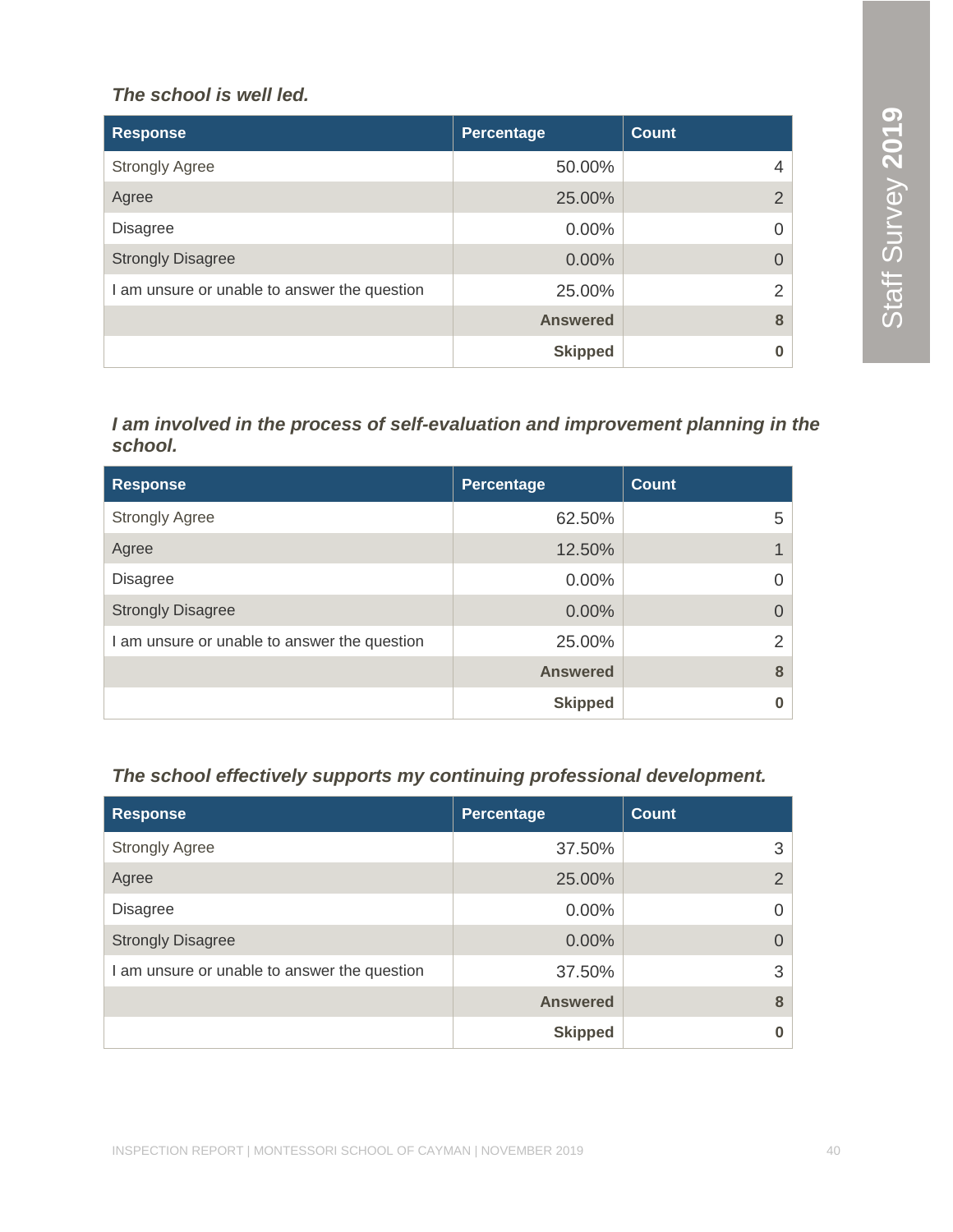#### *Parent teacher meetings are well attended and helpful.*

| <b>Response</b>                              | Percentage      | <b>Count</b>  |
|----------------------------------------------|-----------------|---------------|
| <b>Strongly Agree</b>                        | 25.00%          | 2             |
| Agree                                        | 50.00%          | 4             |
| <b>Disagree</b>                              | $0.00\%$        |               |
| <b>Strongly Disagree</b>                     | 0.00%           |               |
| I am unsure or unable to answer the question | 25.00%          | $\mathcal{L}$ |
|                                              | <b>Answered</b> | 8             |
|                                              | <b>Skipped</b>  |               |

#### *Parents are effectively involved in the work of the school.*

| <b>Response</b>                              | Percentage      | Count          |
|----------------------------------------------|-----------------|----------------|
| <b>Strongly Agree</b>                        | 25.00%          | 2              |
| Agree                                        | 50.00%          | $\overline{4}$ |
| <b>Disagree</b>                              | $0.00\%$        | $\Omega$       |
| <b>Strongly Disagree</b>                     | $0.00\%$        | $\Omega$       |
| I am unsure or unable to answer the question | 25.00%          | $\mathcal{P}$  |
|                                              | <b>Answered</b> | 8              |
|                                              | <b>Skipped</b>  | O              |

#### *The school enjoys good links with the wider community.*

| <b>Response</b>                              | Percentage      | <b>Count</b>   |
|----------------------------------------------|-----------------|----------------|
| <b>Strongly Agree</b>                        | 50.00%          | 4              |
| Agree                                        | 50.00%          | $\overline{4}$ |
| <b>Disagree</b>                              | $0.00\%$        | $\Omega$       |
| <b>Strongly Disagree</b>                     | $0.00\%$        | $\Omega$       |
| I am unsure or unable to answer the question | $0.00\%$        | $\Omega$       |
|                                              | <b>Answered</b> | 8              |
|                                              | <b>Skipped</b>  | 0              |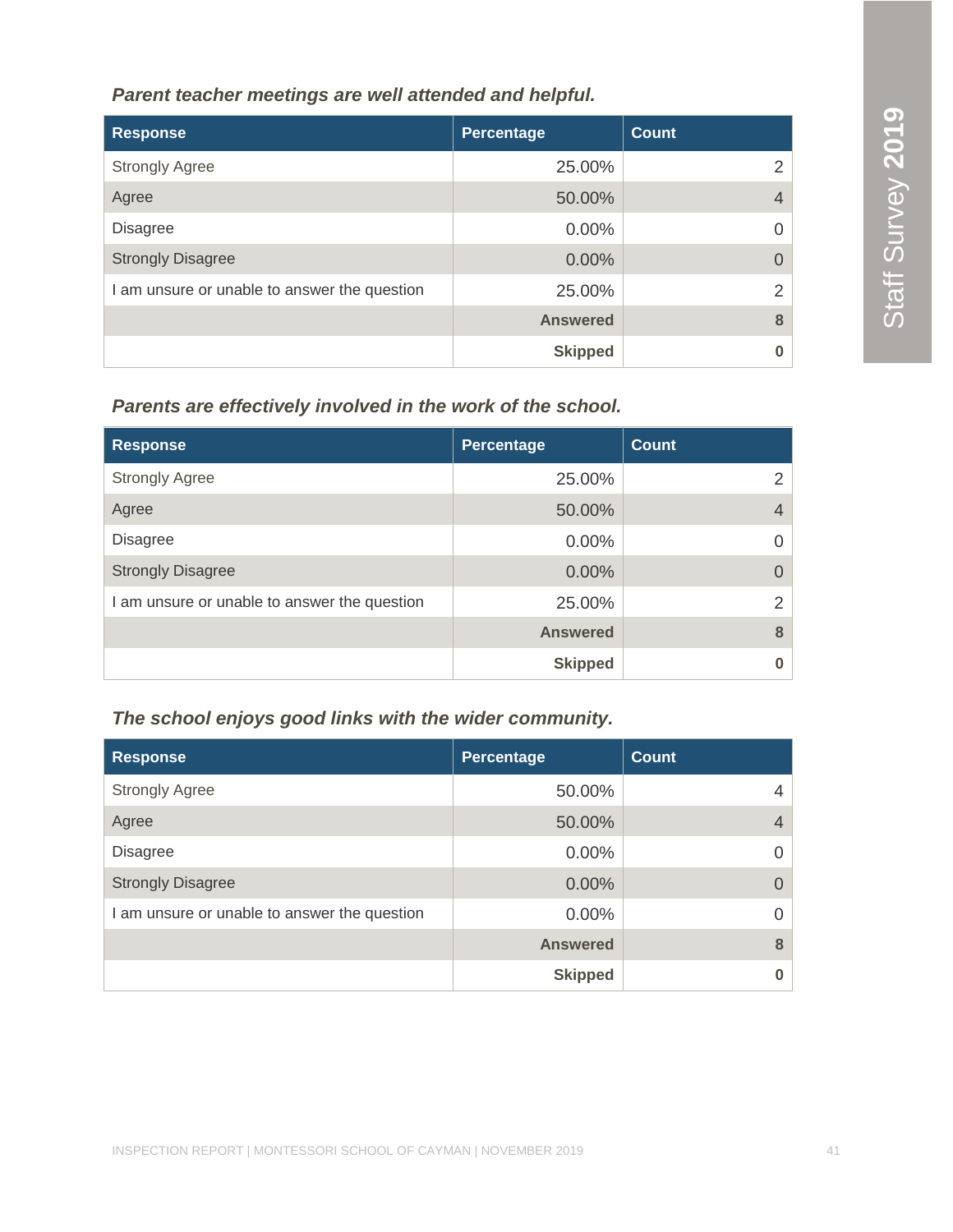*The school has adequate, appropriately qualified and suitably skilled teachers and staff.*

| <b>Response</b>                              | Percentage      | <b>Count</b> |
|----------------------------------------------|-----------------|--------------|
| <b>Strongly Agree</b>                        | 87.50%          |              |
| Agree                                        | 12.50%          |              |
| <b>Disagree</b>                              | $0.00\%$        | 0            |
| <b>Strongly Disagree</b>                     | 0.00%           |              |
| I am unsure or unable to answer the question | 0.00%           | 0            |
|                                              | <b>Answered</b> | 8            |
|                                              | <b>Skipped</b>  |              |

#### *There are sufficient resources of good quality to support my work with the children.*

| <b>Response</b>                              | <b>Percentage</b> | <b>Count</b>   |
|----------------------------------------------|-------------------|----------------|
| <b>Strongly Agree</b>                        | 75.00%            | 6              |
| Agree                                        | 25.00%            | $\overline{2}$ |
| <b>Disagree</b>                              | 0.00%             |                |
| <b>Strongly Disagree</b>                     | 0.00%             |                |
| I am unsure or unable to answer the question | 0.00%             |                |
|                                              | <b>Answered</b>   | 8              |
|                                              | <b>Skipped</b>    |                |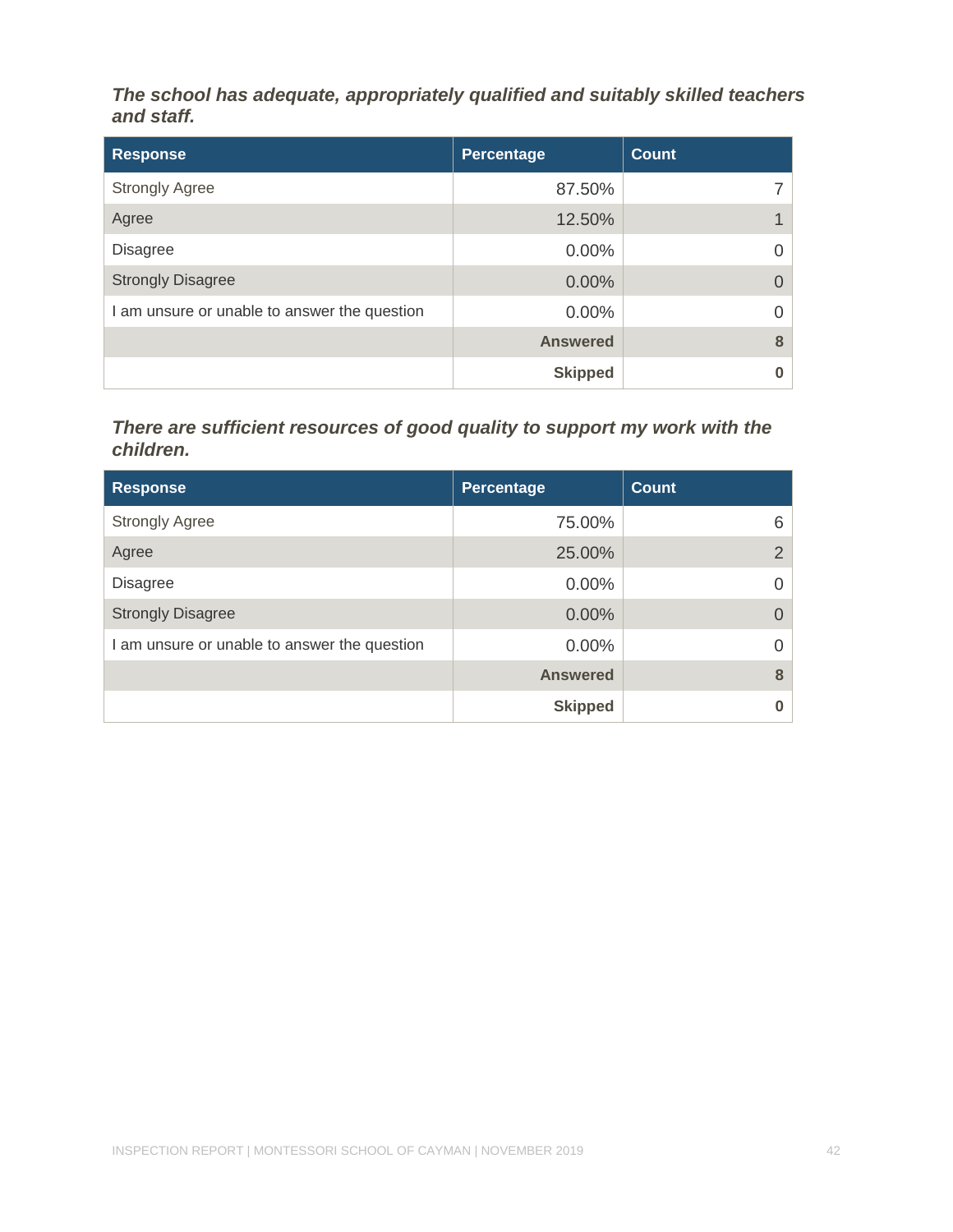*Overall, this school provides a good quality of education.*

| 87.5%                 | $12.5\%$                 |
|-----------------------|--------------------------|
| <b>Strongly Agree</b> | Agree                    |
| $0\%$                 | $O\%$                    |
| <b>Disagree</b>       | <b>Strongly Disagree</b> |
| $\mathbf{D}$          |                          |

Not Sure

| <b>Response</b> | <b>Count</b> |
|-----------------|--------------|
| <b>Answered</b> | 8            |
| <b>Skipped</b>  | 0            |